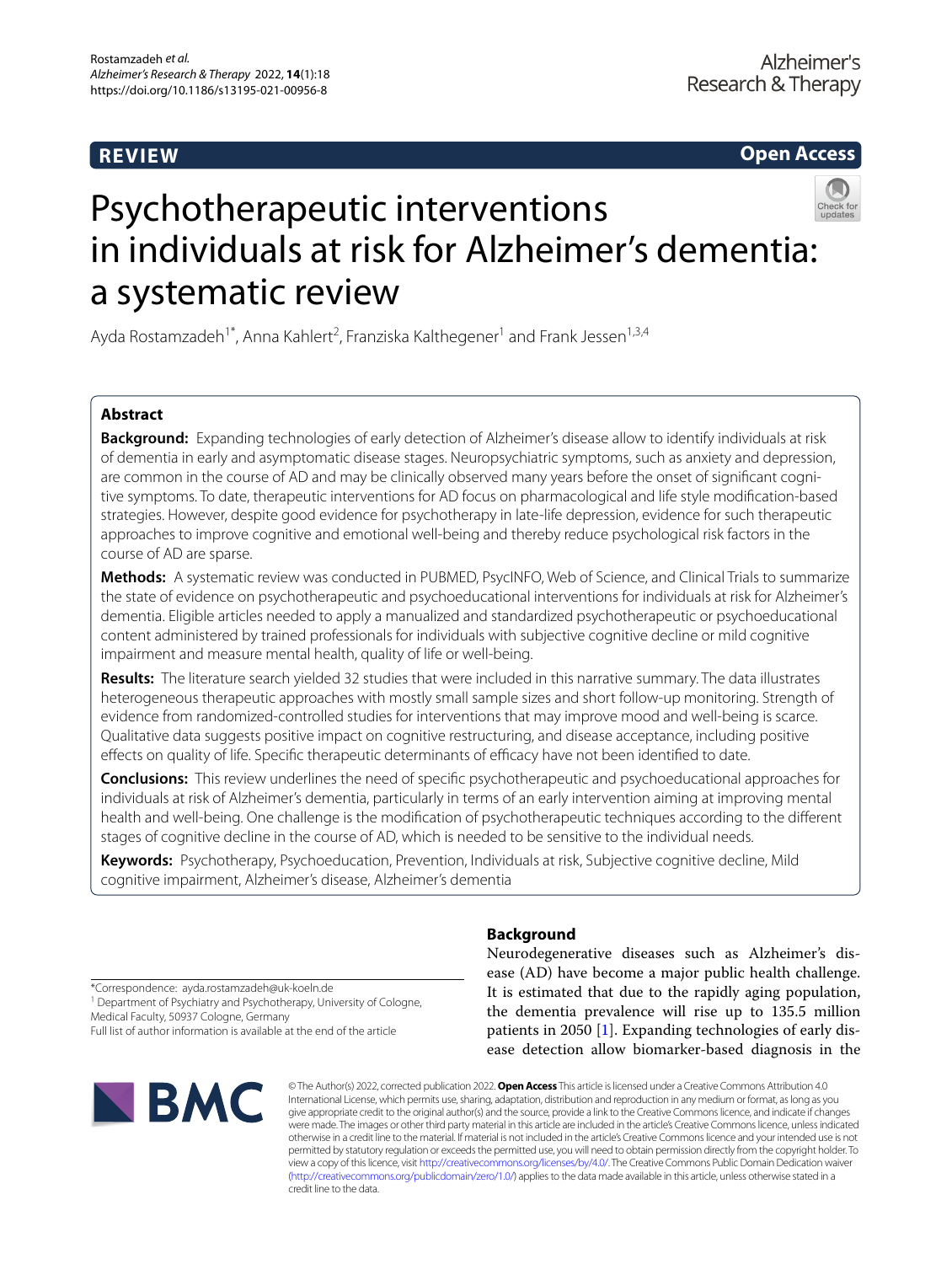preclinical and prodromal stages, long before functional disability of dementia becomes apparent  $[2-4]$  $[2-4]$  $[2-4]$ . The preclinical phase of AD comprises the condition of subjective cognitive decline (SCD), where healthy adults are concerned about a cognitive decline, while performance on neuropsychological testing is within normal limits and activities of daily living (ADL) are preserved [[3\]](#page-18-1). Individuals with SCD with a biomarker-based evidence of AD are at higher risk for developing cognitive decline [\[5](#page-18-2)[–7](#page-18-3)]. The prodromal phase of AD is the condition of mild cognitive impairment (MCI), which is an at risk state for Alzheimer's dementia and is defned as a clinical condition, where subjects have mild cognitive decline, but preserved ADL [\[2](#page-17-1)], thus not fulflling dementia criteria. Individuals diagnosed with MCI are a heterogeneous group, with only about 30 % of them developing Alzheimer's dementia within 3 years after clinical MCI diagnosis [[8\]](#page-18-4). However, MCI patients with a biomarker-based evidence of AD have a high risk of approximately 70% to develop Alzheimer's dementia within 3 years [\[9](#page-18-5)]. Currently, research on early disease identifcation, dementia risk-prediction, and prevention strategies in pre-dementia stages of AD is carried out with the aim of impacting on modifable risk factors and targeting molecular pathways of AD to ultimately slow the disease course [\[10–](#page-18-6)[13\]](#page-18-7). As epidemiological studies suggest, about one third of dementia cases worldwide can be attributed to potentially modifable risk factors [\[14](#page-18-8)]. Against this background, nonpharmacological prevention strategies are investigated more intensely. Several prevention studies with a multidimensional approach (including physical, lifestyle, cognitive and nutritional interventions) aim to reduce modifying risk factors for AD targeting the primary outcome to improve the cognitive outcome, but essentially leaving behind psychological risk factors for AD [\[13](#page-18-7), [15–](#page-18-9)[21](#page-18-10)]. Psychological risk factors include neuropsychiatric symptoms (NPS), including anxiety, depression, and sleep disturbance. NPS may accelerate the course of neurodegenerative diseases and are potential modifying risk factors for cognitive decline  $[21–25]$  $[21–25]$  $[21–25]$  $[21–25]$ . There seems to be a bi-directional relationship between (sub-) syndromal NPS and cognitive decline. While NPS may enhance cognitive decline and may also be the early manifestation of a pre-dementia-stage of a neurodegenerative disorder, such as AD, cognitive decline in itself may stimulate NPS, particularly due to the psychological burden associated with worsening of cognition. Several studies highlight the profound stress, anxiety, and worries that individuals and close-others encounter shortly after early AD detection [[26–](#page-18-12)[28](#page-18-13)]. For individuals at risk of developing Alzheimer's dementia, the diagnosis of MCI may increase their uncertainty, as it is associated with an unclear prognosis on the level of an individual. We know from literature that individuals with MCI encounter difficulties in social, psychological, and daily living context, which may lead to depression or anxiety and they specifcally ask for information about the causes of the syndrome, the potential disease course, accompanying symptoms, social consequences, and available treatments [[26\]](#page-18-12). However, little is known on how individuals in at risk stages for Alzheimer's dementia cope with their diagnosis and their impending impairments in the long-term. In the face of an, to a certain degree, unpredictable and still incurable disease like AD, disease acceptance and its consequences are of paramount importance for the patient and their close-others. There is empirical evidence that coping strategies and illness perceptions have a major impact on well-being and quality of life of individuals with chronic diseases  $[29]$  $[29]$ . The field of psychooncology has been integrated to the management of cancer patients since the early 1970s. Psychooncology contributes to the clinical care of patients, to the training of personnel in psychological management of cancer patients, to cancer prevention strategies and to the management of psychiatric and psychosocial problems during the continuum of the cancer illness. There is empirical evidence that psychosocial care in oncology helps to alleviate emotional burden and improves well-being in patients and close-others. The psychooncological care follows a stepped approach with a special focus on the individual patients' needs during the disease course, from the disease prevention, to diagnosis, to therapy and follow-up care. This model could provide the framework for a holistic disease management for patients and their close- others in the continuum of AD, from the early preclinical stage, such as SCD, to the dementia stage, with adapted contents. At the current stage, a comprehensive psychotherapeutic concept with the scope of prevention, self-management, and coping, as well as improving well-being, mental health, and quality of life within the course of Alzheimer's disease is still lacking.

Non-pharmacological interventions that focus on cognitive function such as the impact of cognitive function on daily living have been widely studied in individuals with MCI. The majority is investigating effects of cognitive training interventions such as cognitive remediation or compensation approaches and moreover physical exercise interventions  $[30, 31]$  $[30, 31]$  $[30, 31]$  $[30, 31]$ . There is some evidence that cognitive training and physical interventions may improve cognitive abilities in individuals with MCI; however, the effects on daily functioning are small. There is some ongoing research on non-pharmacological interventions for individuals with SCD, which strengthen the impact of cognitive and psychological interventions to improve mental health such as cognitive and emotional well-being [[32,](#page-18-17) [33\]](#page-18-18).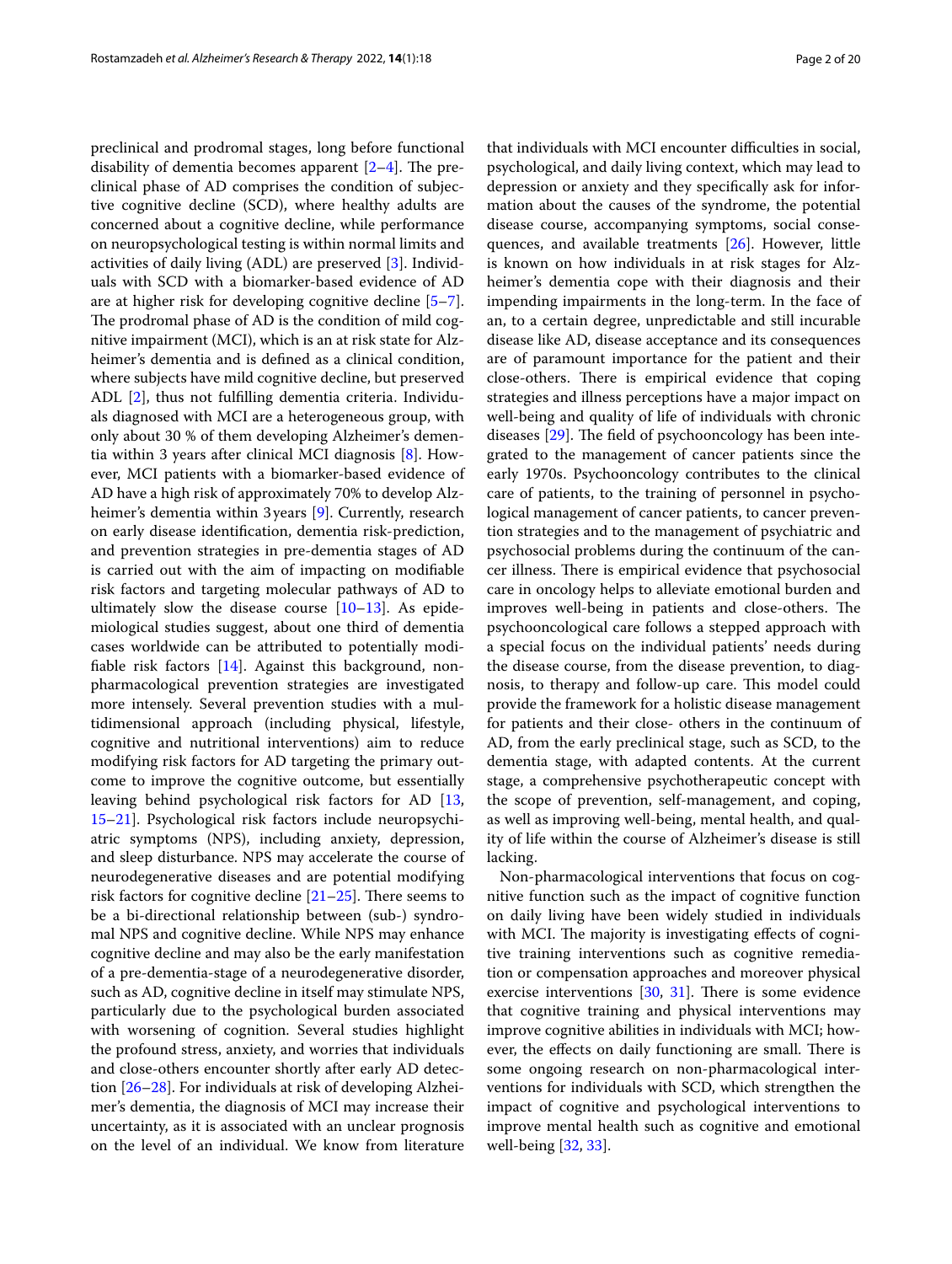In summary, data on psychotherapeutic interventions and their efects on mental health and quality of life in early disease stages of AD is sparse. Therefore, the aim of this systematic review is to provide an overview on current concepts for psychotherapeutic and psychoeducational interventions for individuals in early disease stages of AD, such as individuals with SCD and MCI, and their efects on behavioral or psychological outcomes, such as depression, anxiety, or quality of life.

## **Methods**

### **Search strategy**

Search strings consisted of three sections that were combined using the Boolean Operator "AND." One section was referring to the psychotherapy and psychoeducational intervention, the second section was referring to the at risk stages of Alzheimer's disease "mild cognitive impairment" and "subjective cognitive impairment," and the third section was referring to Alzheimer's disease (see Additional file  $1$  for the detailed search strings). The fnal search from inception to June 2021 (last read out 09.06.2021) was carried out in PUBMED, PsycINFO, Web of Science, and Clinical Trials. Furthermore, the reference lists of all publications included in this review were hand searched for additional studies. Search strategy, screening, and data selection were carried out in accordance with the PRISMA criteria  $[34]$  $[34]$ . This review is registered in the international prospective register of systematic reviews (PROSPERO) with the registration number: CRD42020145399.

## **Paper selection/inclusion criteria**

We included studies that investigated individuals at risk of developing Alzheimer's dementia, such as individuals with SCD or MCI. The diagnosis of MCI needed to be defned according to the NIA-AA criteria for mild cognitive impairment or according to the MCI criteria of Petersen 2004 [[2,](#page-17-1) [35](#page-18-20)]. Since the stage of late MCI and early dementia is often a transition stage, studies that investigated this particular patient group were also included, when they were considered relevant for our research question. Therefore, a number of included studies refer to the transitional stage of late MCI and mild dementia [[36](#page-18-21)[–39](#page-18-22)]. Due to the recent standardization of SCD [[40\]](#page-18-23), we decided to broaden the defnition of SCD to conceptually equivalent diagnosis, to include as many studies as possible in this review. We used the Jessen et al. [\[40](#page-18-23)] criteria to decide, whether the study populations met the criteria for SCD, when authors did not specify the underlying SCD concept. Inclusion criteria were that articles were published in a peer-reviewed journal in English or German language. No restriction regarding the publication date was applied. This review considered all types of study designs including quantitative (such as observational, prospective and retrospective cohort studies, clinical trials, randomized-controlled trial (RCT)), qualitative, and mixed methods designs. To be included, studies had to apply a manualized and standardized psychotherapeutic or psychoeducational content administered by specifcally trained professionals and had to measure mood or quality of life as a primary or secondary outcome. The interventions needed to be clearly described.

## **Screening and assessment of studies**

In the screening process, eligibility based on title and abstract was checked according to the inclusion criteria. These procedures were performed by two independent reviewers. Discrepancies in rating were resolved through discussion, and when necessary, a third reviewer judged the respective publication. In case of an unclear eligibility, a full text review was performed.

#### **Data extraction**

Due to the heterogeneity of study results with regard to intervention type, study length, measuring methods, and outcome measures, we decided to perform a systematic narrative review. In order to ensure a systematic data extraction for the narrative review, an evaluation matrix for data analyses was designed based on the inclusion criteria and our research question. Two independent reviewers performed data analyses and, in case of any discrepancies, a third reviewer re-evaluated. The next steps included extraction of additional information on study design, characteristics, and population and on the main outcome measures. The narrative synthesis included the target population characteristics, the therapeutic interventions, the methodology, the study setting, and the type of outcome. Thematic categories were predefned based on the research question and were further refned during the data analysis process.

# **Quality assessment (risk of bias)**

The quality of included studies was evaluated by two independent reviewers using the risk of bias tool pro-posed by Hawker et al. in 2002 (see Table [1\)](#page-3-0)  $[41]$  $[41]$ . The tool comprises 9 items (summed score from  $10 =$ very poor to  $40 = \text{good}$  relating to abstract and title, introduction and aims, method and data, sampling, data analysis, ethics and bias, presentation of results, transferability, and usefulness in order to judge the methodological rigor of the studies. Discrepancies between raters were resolved by discussion and where necessary re-assessed by a third reviewer.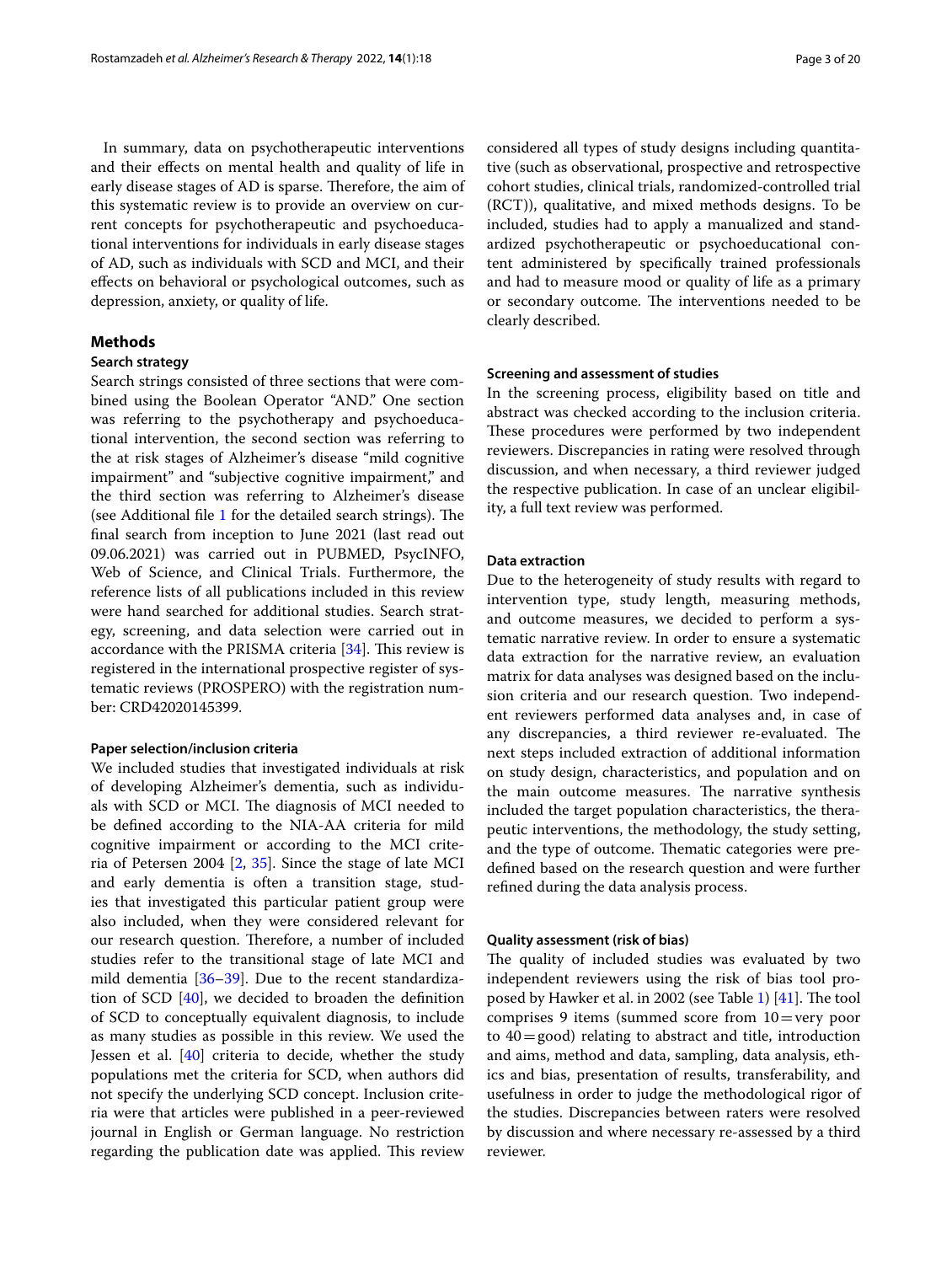<span id="page-3-0"></span>

| - Anxiety (GAD-7)<br>Helplessness (ICQ)<br>Helplessness (ICQ)<br>- Marital satisfac-<br>- Marital satisfac-<br>(Prime-MD/Mini)<br>Acceptance and<br>Acceptance and<br>- Depression<br>- Depression<br>- Depression<br>- Well-being<br>- Well-being<br>- Subscales<br>- Subscales<br>- Burden of<br>- Burden of<br>tion (MMQ)<br>tion (MMQ)<br>Outcomes<br>Caregiver<br>Caregiver<br>$(SF-36)$<br>$(SF-36)$<br>(GDS)<br>(GDS)<br>domized controlled<br>Single-blinded ran-<br>Group therapy led<br>Group therapy led<br>Non-randomized<br>Non-randomized<br>by psychothera-<br>by psychothera-<br>Couples therapy<br>level therapists<br>led by master's<br>Study design<br>pists<br>pists<br>trial.<br>trial<br>trial<br>as the intervention<br>same assessments<br>enhanced by the<br>Waiting-list<br>Usual care<br>Control<br>qroup<br>$\stackrel{\triangle}{\geq}$<br>moderate-intensity<br>with and without<br>psychoeducation<br>psychoeducation<br>physical exercise<br>cognitive behav-<br>ioral therapy and<br>ioral therapy and<br>cognitive behav-<br>Problem-solving<br>Combination of<br>Combination of<br>Intervention<br>therapy (PST)<br>(PE)<br>Gender: 47 f, 27 m<br>Gender: 20 f, 27 m<br>Gender: 12f, 11 m<br>Gender: 31f, 16 m<br>Gender: 13f, 10 m<br>Gender: 16f, 4m<br>Age: 68.7 yrs. (M)<br>Age: 70.4 yrs. (M)<br>Age: 68.5 yrs. (M)<br>Age: 69.9 yrs. (M)<br>Age: 66.6 yrs. (M)<br>Characteristics<br>MMSE: 25.7 (M)<br><b>MMSE 26.7 (M)</b><br>Age: 75 yrs. (M)<br>Caregivers:<br>Caregivers:<br>Caregivers:<br>Patients:<br>Dg.: MCI<br>Patients:<br>Dg.: MCI<br>MMSE:/<br>Dg: MCI<br>Patients:<br>$N = 23$<br>$N=47$<br>$N = 20$<br>$N = 23$<br>$N = 74$<br>$N=47$<br>3/6/9/12 m post-<br>6-8 m post-int.<br>2w post-int.<br>Sample size (N) Follow-up<br>$\overline{\Xi}$<br>Psychotherapy for individuals with MCI<br>46<br>$\approx$<br>94<br>Study and country<br>Gildengers et al.<br>Joosten-Weyn<br>Banningh et al.<br>Joosten-Weyn<br>Banningh et al.<br>Netherlands<br>2011, 2013<br>Netherlands<br>2016<br>USA<br>2008 | Table 1 Study characteristics |  |  |  |                                                                                                                                                                                                                                                                                                                                                                            |         |
|--------------------------------------------------------------------------------------------------------------------------------------------------------------------------------------------------------------------------------------------------------------------------------------------------------------------------------------------------------------------------------------------------------------------------------------------------------------------------------------------------------------------------------------------------------------------------------------------------------------------------------------------------------------------------------------------------------------------------------------------------------------------------------------------------------------------------------------------------------------------------------------------------------------------------------------------------------------------------------------------------------------------------------------------------------------------------------------------------------------------------------------------------------------------------------------------------------------------------------------------------------------------------------------------------------------------------------------------------------------------------------------------------------------------------------------------------------------------------------------------------------------------------------------------------------------------------------------------------------------------------------------------------------------------------------------------------------------------------------------------------------------------------------------------------------------------------------------------------------------------------------------------------------------------------------------------------------------------------------------------------------------------------------------------------------------|-------------------------------|--|--|--|----------------------------------------------------------------------------------------------------------------------------------------------------------------------------------------------------------------------------------------------------------------------------------------------------------------------------------------------------------------------------|---------|
|                                                                                                                                                                                                                                                                                                                                                                                                                                                                                                                                                                                                                                                                                                                                                                                                                                                                                                                                                                                                                                                                                                                                                                                                                                                                                                                                                                                                                                                                                                                                                                                                                                                                                                                                                                                                                                                                                                                                                                                                                                                              |                               |  |  |  | Main findings                                                                                                                                                                                                                                                                                                                                                              | Quality |
|                                                                                                                                                                                                                                                                                                                                                                                                                                                                                                                                                                                                                                                                                                                                                                                                                                                                                                                                                                                                                                                                                                                                                                                                                                                                                                                                                                                                                                                                                                                                                                                                                                                                                                                                                                                                                                                                                                                                                                                                                                                              |                               |  |  |  | and cognitive prob-<br>Preliminary results:<br>and usefulness in<br>nigh acceptance<br>managing stress<br>for intervention<br>lems                                                                                                                                                                                                                                         | Good    |
|                                                                                                                                                                                                                                                                                                                                                                                                                                                                                                                                                                                                                                                                                                                                                                                                                                                                                                                                                                                                                                                                                                                                                                                                                                                                                                                                                                                                                                                                                                                                                                                                                                                                                                                                                                                                                                                                                                                                                                                                                                                              |                               |  |  |  | significant increase<br>Preliminary results:<br>and a trend for an<br>ncreased marital<br>ncreased aware-<br>high motivation<br>for intervention.<br>satisfaction. The<br>ness of memory<br>ers reported an<br>significant oth-<br>of acceptance<br>and behavioral<br>Evidence for                                                                                         | Good    |
|                                                                                                                                                                                                                                                                                                                                                                                                                                                                                                                                                                                                                                                                                                                                                                                                                                                                                                                                                                                                                                                                                                                                                                                                                                                                                                                                                                                                                                                                                                                                                                                                                                                                                                                                                                                                                                                                                                                                                                                                                                                              |                               |  |  |  | Worse helplessness<br>pared to post-inter-<br>tained at follow-up,<br>patients was main-<br>vention in patients<br>acceptance in MCI<br>and well-being at<br>significant others.<br>cognitive decline.<br>ncrease in sense<br>ncreased in the<br>of competence<br>follow-up com-<br>and significant<br>with increased<br>insight into<br>Increase of<br>problems<br>others | Good    |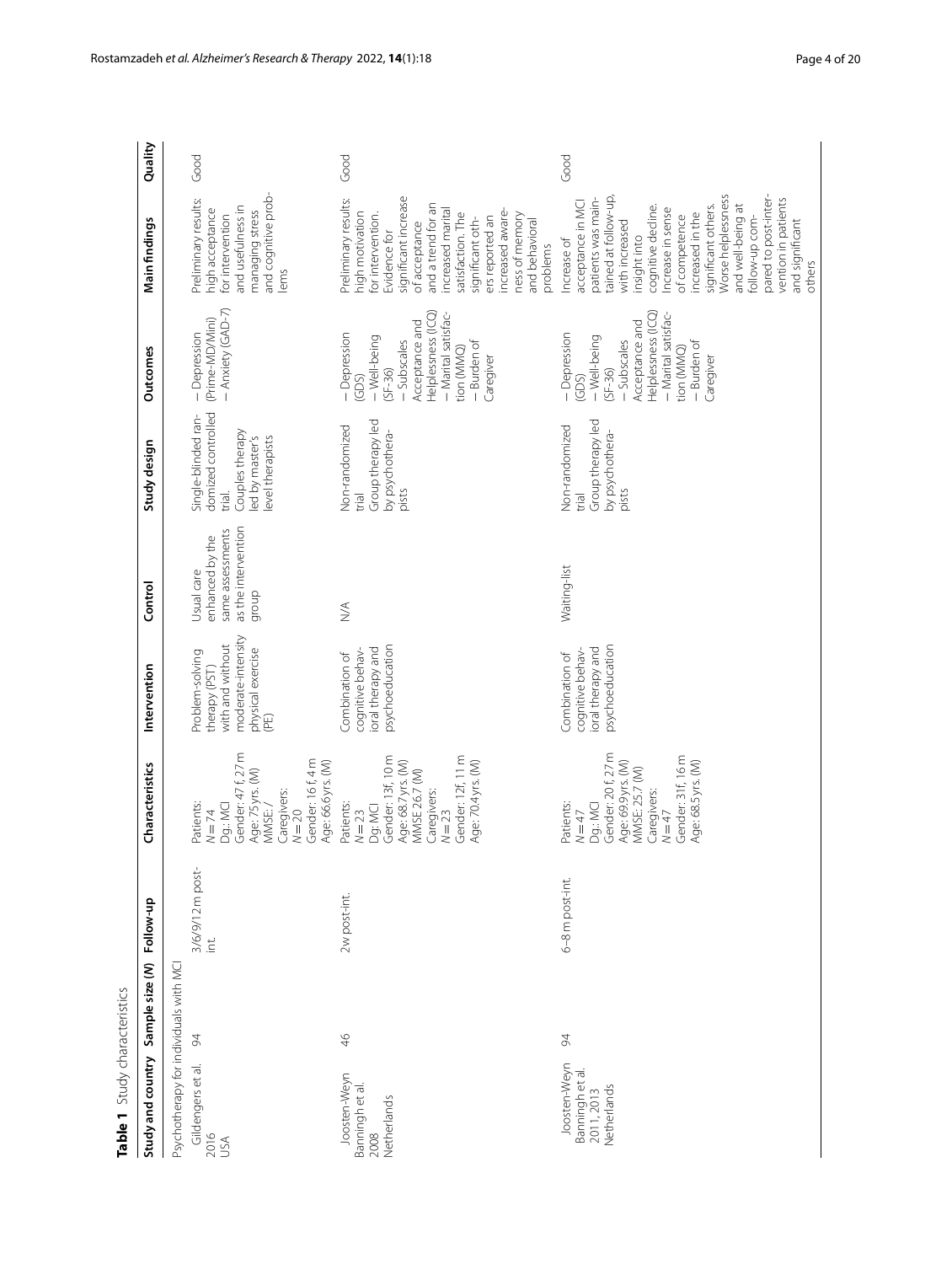| Table 1 (continued)                         |    |                                  |                                                                                                                                                               |                                                                                                |                              |                                                                                                                           |                                                                                                                       |                                                                                                                                                                                                                                                                                                                         |         |
|---------------------------------------------|----|----------------------------------|---------------------------------------------------------------------------------------------------------------------------------------------------------------|------------------------------------------------------------------------------------------------|------------------------------|---------------------------------------------------------------------------------------------------------------------------|-----------------------------------------------------------------------------------------------------------------------|-------------------------------------------------------------------------------------------------------------------------------------------------------------------------------------------------------------------------------------------------------------------------------------------------------------------------|---------|
| Study and country Sample size (N) Follow-up |    |                                  | Characteristics                                                                                                                                               | Intervention                                                                                   | Control                      | Study design                                                                                                              | Outcomes                                                                                                              | Main findings                                                                                                                                                                                                                                                                                                           | Quality |
| Miller et al. 2007<br>USA                   |    | $\stackrel{\triangleleft}{\geq}$ | Gender: 1 m<br>Age: 80 yrs.<br>Dg.: MCI<br>MMSE:/                                                                                                             | chotherapy (IPT) for<br>Interpersonal psy-<br>depressed elders                                 | $\stackrel{\triangle}{\geq}$ | led by psychiatrists.<br>Individual therapy                                                                               | - Depression                                                                                                          | modified, including<br>nto the treatment<br>Standard IPT tech-<br>niques need to be<br>active integration<br>of the caregiver<br>process                                                                                                                                                                                | lie-    |
| Scheurich et al.<br>2008<br>Germany         | 24 | 12 m post-int.                   | Age: 66.8 yrs. (M)<br>Age: 61.5 yrs. (M)<br>Gender: 7f, 5 m<br>Gender: 7f, 5 m<br>MMST: 24 (M)<br>Caregivers<br>Dg.: MCI<br>Patients:<br>$N=12,$<br>$N = 12,$ | psychoeducation<br>cognitive behav-<br>ioral therapy and<br>Combination of                     | $\stackrel{\triangle}{\geq}$ | Group therapy, no<br>information about<br>Non-randomized<br>the professional<br>background of<br>pilot trial<br>therapist | - Depression<br>- Life quality<br>(GDS, BDI)<br>$(SF-36)$                                                             | patients. Caregivers<br>withdrawal in MCI<br>bances, irritability,<br>Reduced anxiety,<br>showed reduced<br>ness toward the<br>and aggressive-<br>diseased family<br>sleep distur-<br>anergia, and<br>member                                                                                                            | Good    |
| Tonga et al. 2016<br>Norway                 | 3  | $\stackrel{\triangleleft}{\geq}$ | Age: 59 yrs., 66 yrs.,<br>MMSE: 27, 23, 20<br>Gender: 2f, 1 m<br>Dg.: mild AD<br>Patients:<br>$N=3$<br>77 yrs.                                                | Cognitive Rehabili-<br>tation and Cogni-<br>therapy (Cordial<br>ive behavioral<br>Manual) [72] | $\stackrel{\triangle}{\geq}$ | Individual therapy<br>led by a psycholo-<br>gist                                                                          | - Anxiety (HADS)<br>- Burden of Car-<br>-Client Satisfac-<br>- Depression<br>tion $(CSQ-8)$<br>egiver (RSS)<br>(HADS) | nomework comple-<br>ence, while caregiv-<br>tion. Psychotherapy<br>or individuals with<br>and preferences of<br>manual, according<br>sognosia hindered<br>AD needs to allow<br>for treatment and<br>treatment adher-<br>ers were essential<br>Apathy and ano-<br>to the resources<br>flexibility of the<br>the patients | Fair    |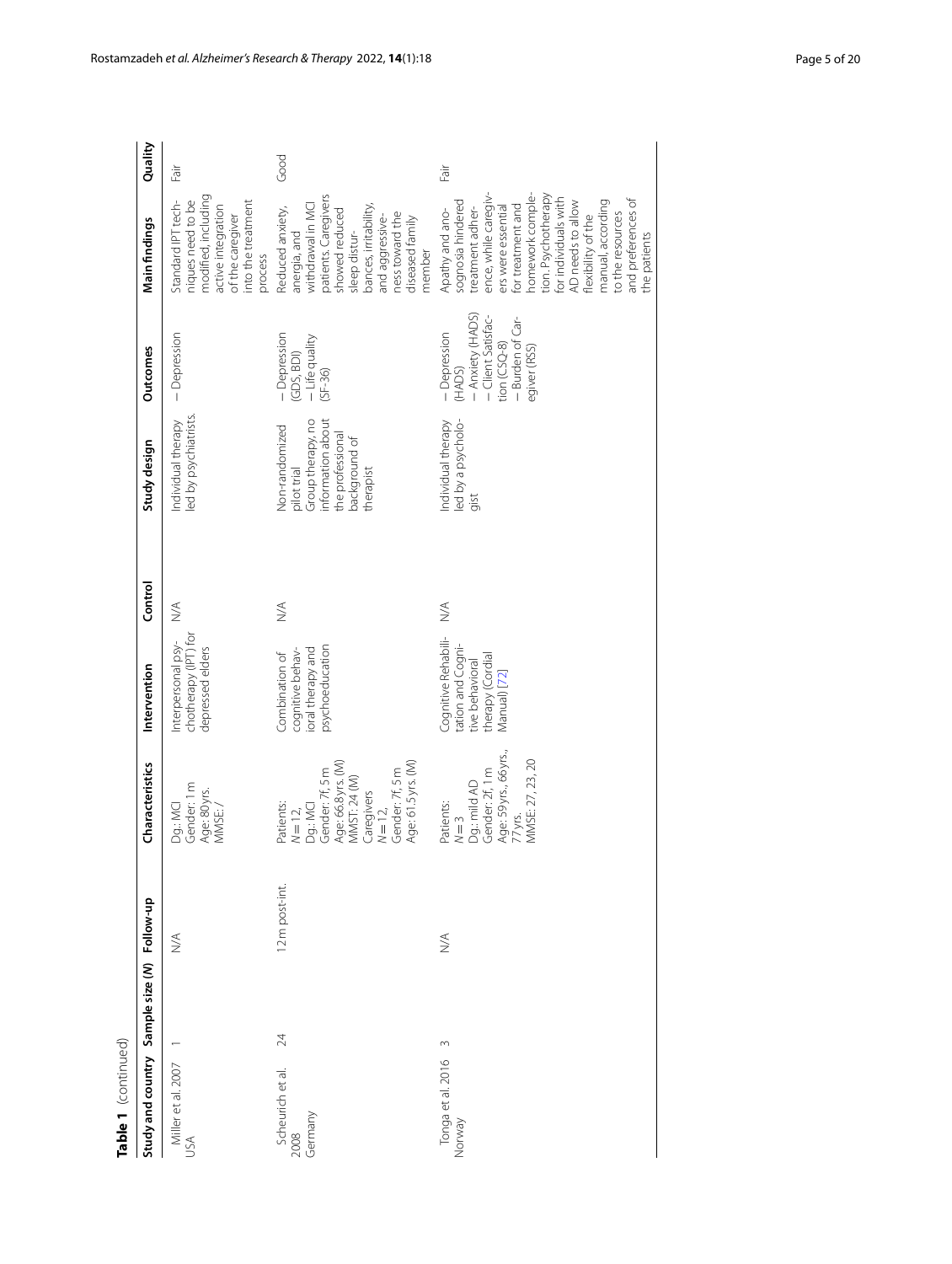| Table 1 (continued)                                     |                          |                                                                                                                                                                                                                                                                                                                                                                                                                                    |                                                                                                |                    |                                                                                                                                         |                                                                                             |                                                                                                                                                                                                                      |         |
|---------------------------------------------------------|--------------------------|------------------------------------------------------------------------------------------------------------------------------------------------------------------------------------------------------------------------------------------------------------------------------------------------------------------------------------------------------------------------------------------------------------------------------------|------------------------------------------------------------------------------------------------|--------------------|-----------------------------------------------------------------------------------------------------------------------------------------|---------------------------------------------------------------------------------------------|----------------------------------------------------------------------------------------------------------------------------------------------------------------------------------------------------------------------|---------|
| Study and country Sample size (N) Follow-up             |                          | Characteristics                                                                                                                                                                                                                                                                                                                                                                                                                    | Intervention                                                                                   | Control            | Study design                                                                                                                            | Outcomes                                                                                    | Main findings                                                                                                                                                                                                        | Quality |
| 198<br>Tonga et al. 2021<br>Norway                      | 4/10 m post-<br>baseline | Intervention group:<br>Gender: 45f, 55 m<br>dementia ( $n = 48$ )<br>Gender: 66f, 34 m<br>Gender: 47f, 51 m<br>Gender: 67f, 31 m<br>$Dg: MCI (n=48),$<br>Age: 70.7 yrs. (M)<br>MMSE: 24.5 (M)<br>Age: 65.7 yrs. (M)<br>$Dg: MCI (n = 32)$<br>Age: 66.8 yrs. (M)<br>Age: 69.4 (M)<br>MMSE: 24.7 (M)<br>Control group:<br>and dementia<br>Caregivers:<br>Caregivers:<br>$N = 100$<br>$(n = 68)$<br>$N = 100$<br>$N = 98$<br>$N = 98$ | Cognitive-behavio-<br>al therapy (Cordial<br>Cognitive Reha-<br>bilitation and<br>Manual) [72] | Treatment as usual | by nurses, psychia-<br>trists, occupational<br>Group therapy led<br>Randomized con-<br>therapists and<br>osychologists<br>trolled trial | - Neuropsychiatric<br>- Quality of life<br>- Depression<br>(MADRS)<br>Inventory<br>(QoL-AD) | group compared to<br>to neuropsychiatric<br>symptoms or qual-<br>the control group.<br>depression within<br>ences with regard<br>No group differ-<br>he intervention<br>improvement in<br>Significant<br>ity of life | Good    |
| Psychoeducational intervention for Individuals with MCI |                          |                                                                                                                                                                                                                                                                                                                                                                                                                                    |                                                                                                |                    |                                                                                                                                         |                                                                                             |                                                                                                                                                                                                                      |         |
| Barton et al. 2017 16<br>K                              | 8w post-int.             | Age: 74.2 yrs. (M)<br>Gender: 9f, 7 m<br>Patients:<br>Dg.: MCI<br>MMSE:<br>$N = 16$                                                                                                                                                                                                                                                                                                                                                | Psychosocial group<br>ntervention based<br>model and psych-<br>on the recovery<br>peducation   | $\lessgtr$         | Non-randomized<br>led by facilitators<br>trained in group<br>Group therapy<br>therapy<br>liej.                                          | - Goal Attainment<br>Edinburgh Scale)<br>Being (Warwick<br>- Mental Well-<br>Scale          | significantly and<br>satisfaction with<br>the intervention<br>Well-being<br>improved<br>was high                                                                                                                     | Fair    |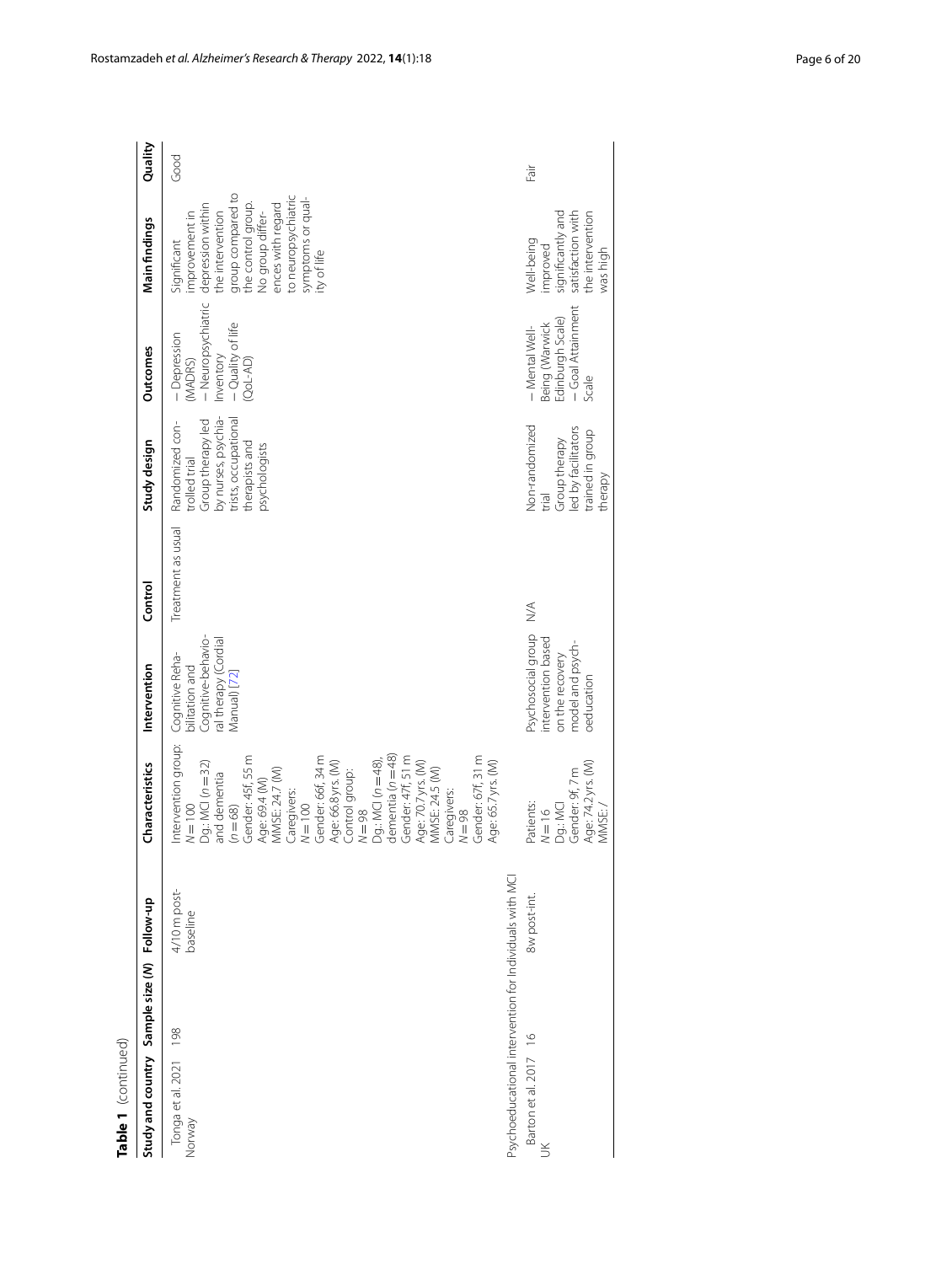| Table 1 (continued)                                                        |     |                 |                                                                                                                                                                                                                                                                                                                                        |                                                                                                                                                                             |                                       |                                                                                                                                                                                                                  |                                                                                                        |                                                                                            |         |
|----------------------------------------------------------------------------|-----|-----------------|----------------------------------------------------------------------------------------------------------------------------------------------------------------------------------------------------------------------------------------------------------------------------------------------------------------------------------------|-----------------------------------------------------------------------------------------------------------------------------------------------------------------------------|---------------------------------------|------------------------------------------------------------------------------------------------------------------------------------------------------------------------------------------------------------------|--------------------------------------------------------------------------------------------------------|--------------------------------------------------------------------------------------------|---------|
| Study and country Sample size (N) Follow-up                                |     |                 | Characteristics                                                                                                                                                                                                                                                                                                                        | Intervention                                                                                                                                                                | Control                               | Study design                                                                                                                                                                                                     | <b>Outcomes</b>                                                                                        | Main findings                                                                              | Quality |
| Bier et al. 2015<br>Belleville et al<br>(study protocol)<br>Canada<br>2018 | 145 | 3/6 m post-int. | Cognitive interven-<br>Psychosocial inter-<br>Gender: 24f, 19 m<br>Gender: 20f, 20 m<br>Gender:26f, 18 m<br>Age: 72.1 yrs. (M)<br>MMSE: /<br>Age: 71.3 yrs. (M)<br>MMSE: /<br>Age: 73.1 yrs. (M)<br>MMSE: /<br>vention group:<br>Control group:<br>tion group:<br>Dg.: MCI<br>Dg.: MCI<br>Dg.: MCI<br>$N = 44,$<br>$N = 43,$<br>$N=40$ | Cognitive interven-<br>ntervention with a<br>CBT approach and<br>psychoeducation<br>program (MEMO-<br>tion according<br>to the MEMO<br>program) [59]<br><b>Psychosocial</b> | No contact group<br>(no intervention) | by therapists (quali-<br>Group therapy led<br>randomized con-<br>Single-blinded<br>fied clinicians)<br>trolled trial                                                                                             | -General well-<br>- Anxiety (GAI)<br>- Depression<br>being (GWBS)<br>(GDS)                             | or well-being in<br>effect on mood<br>No significant<br>neither group                      | Good    |
| Diamond et al.<br>2015<br>Australia                                        | 64  | 2w post-int.    | Intervention group:<br>Gender: 16f, 12 m<br>Age: 67.3 yrs. (M)<br>Age: 65.6 yrs. (M)<br>Gender: 27f, 9 m<br>Control group:<br>N = 28, Dg.: MCI<br>and/or MDD<br>Dg.: MCI and/or<br>MMSE: 28.5 (M)<br>MMSE:/<br>$N = 36$<br><b>NDD</b>                                                                                                  | ing Cognitive Train-<br>Healthy Brain Age-<br>and computerized<br>ing (HBA-CT) with<br>cognitive training<br>psychoeducation<br>Multifaceted                                | Treatment as usual                    | Group intervention<br>neurologists, neu-<br>plinary specialists<br>randomized con-<br>led by multidisci-<br>ropsychologists,<br>Single-blinded<br>psychologists)<br>(psychiatrists,<br>trolled trial<br>clinical | - Pittsburgh Sleep<br>memory (EMQ)<br>- Depression<br>Quality Index<br>- Subjective<br>(GDS)<br>(PSQI) | intervention group<br>and sleep in the<br>memory, mood<br>in self-reported<br>Improvements | Good    |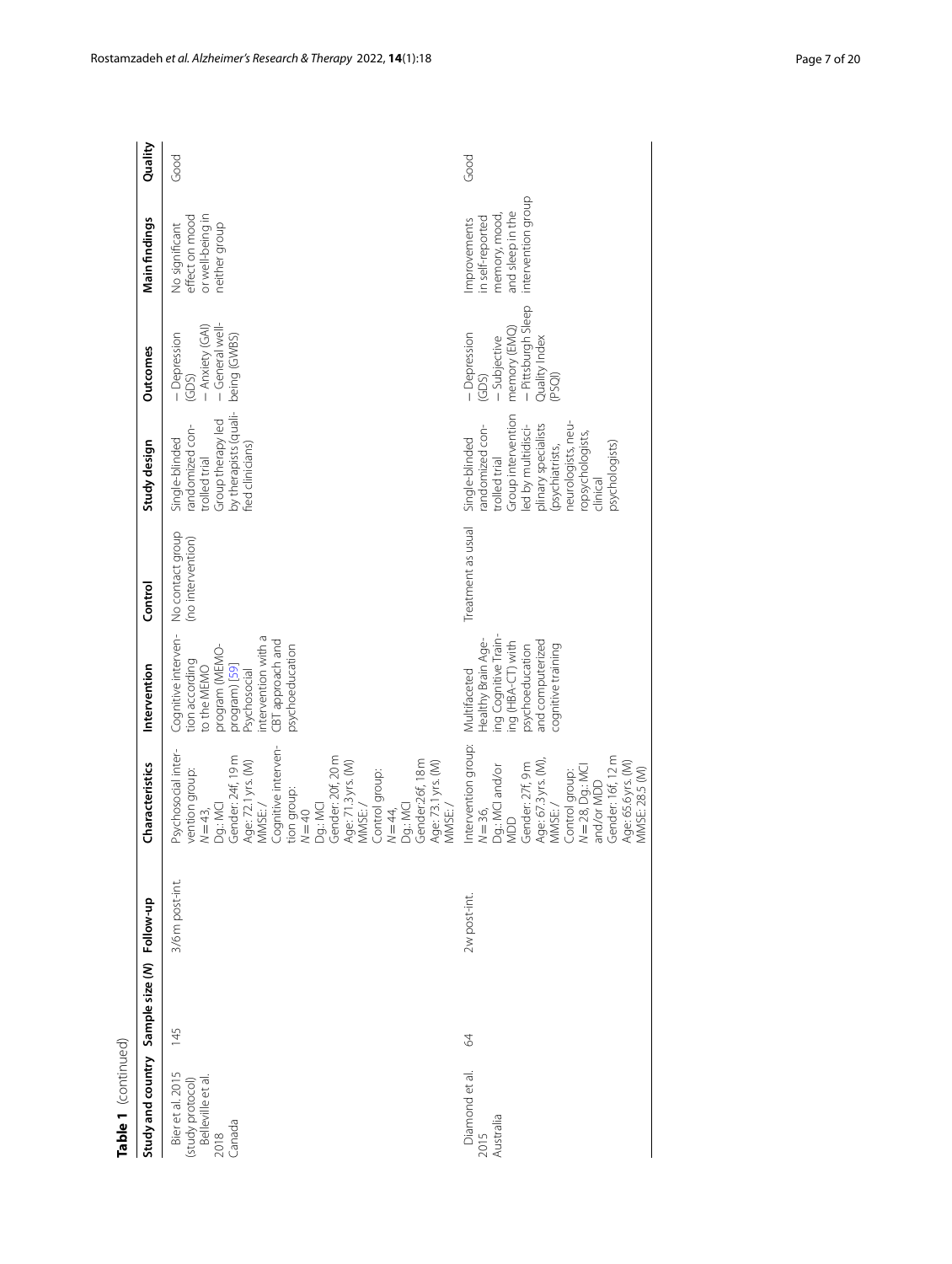| Table 1 (continued)                                           |           |                              |                                                                                                                                                                                                                                                                                                               |                                                                                                                                 |                                                |                                                                                                                     |                                                                                                                               |                                                                                                                                                            |         |
|---------------------------------------------------------------|-----------|------------------------------|---------------------------------------------------------------------------------------------------------------------------------------------------------------------------------------------------------------------------------------------------------------------------------------------------------------|---------------------------------------------------------------------------------------------------------------------------------|------------------------------------------------|---------------------------------------------------------------------------------------------------------------------|-------------------------------------------------------------------------------------------------------------------------------|------------------------------------------------------------------------------------------------------------------------------------------------------------|---------|
| Study and country Sample size (N) Follow-up                   |           |                              | Characteristics                                                                                                                                                                                                                                                                                               | Intervention                                                                                                                    | Control                                        | Study design                                                                                                        | Outcomes                                                                                                                      | Main findings                                                                                                                                              | Quality |
| Kurz et al. 2009<br>Germany                                   | $\ominus$ | $\stackrel{\triangle}{\geq}$ | Dg: mild AD N=10<br>Intervention group:<br>Control group: Dg.:<br>Age: 70.4 yrs. (M)<br>Age: 70.8 yrs. (M)<br>MMSE: 28.0 (M)<br>Gender: 11f, 7 m<br>MMSE: 27,8 (M)<br>Age: 66 yrs. 8 M)<br>MMSE: 23.9 (M)<br>Gender: 5f, 5 m<br>Gender: 6f, 6 m<br>Dg.: MCI<br>Dg.: MCI<br>$N = 18$<br>$N = 12$<br><b>MCI</b> | Cognitive rehabili-<br>tation program                                                                                           | Waiting list                                   | nformation about<br>Group therapy, no<br>Non-randomized<br>the professional<br>background of<br>therapist<br>lein   | - Activities of daily<br>- Depression (BDI)<br>- Cognition<br>living (ADL)<br>(MMSE)                                          | improvements on<br>mood and ADL in<br>individuals with<br>Significant<br><b>VCI</b>                                                                        | Good    |
| Chouinard et al.<br>2019<br>Larouche et al.<br>2019<br>Canada | 48        | 3 m post-int.                | Intervention group:<br>Gender: 10f, 12 m<br>Age: 70.5 yrs. (M)<br>Age: 71.4 yrs. (M)<br>Gender: 9f, 14m<br>Control group<br>Dg: aMCI<br>Dg.: MCI<br>MMSE:/<br>MMSE:<br>$N = 23;$<br>$N = 22;$                                                                                                                 | Mindfulness-based<br>intervention (MBI)                                                                                         | based intervention<br>Psychoeducation-<br>(PB) | domized controlled<br>Single-blinded ran-<br>tion led by trained<br>Group interven-<br>osychologists<br>pilot trial | and WHOQOL-Brief<br>WHOQOL-Brief<br>- Anxiety (GAI)<br>- Depression<br>- Life quality<br>(GDS)<br>OLD                         | tions had positive<br>effects on anxiety,<br>depression, and<br>age-related QoL<br>Both interven-                                                          | Good    |
| Lu et al. 2013<br>USA                                         | 20        | 3 m post-int.                | Age: 69.2 yrs. (M)<br>MMSE: 27.1 (M)<br>Gender: 3f, 7 m<br>Gender: 7f, 3 m<br>Age: 66 yrs. (M)<br>Caregivers:<br>Patients:<br>Dg: MCI<br>$N=10$<br>$N=10$                                                                                                                                                     | Daily Enhancement<br>intervention with<br>problem-solving<br>Activity (DEMA)<br>components of<br>of Meaningful<br>therapy (PST) | $\lessgtr$                                     | ndividual and Cou-<br>ples therapy led by<br>Non-randomized<br>trained nurses<br>pilot trial                        | -Caregiver Bur-<br>- Quality of life<br>den Scale (CBS)<br>- Depression<br>- Well-being<br>$(QoL-AD)$<br>(PHQ-9)<br>$(SF-36)$ | of life and caregiver<br>depression, quality<br>nificant effects on<br>feasibility for the<br>program. No sig-<br>acceptance and<br>Evidence for<br>burden | Good    |

Rostamzadeh *et al. Alzheimer's Research & Therapy* 2022, **14**(1):18 Page 8 of 20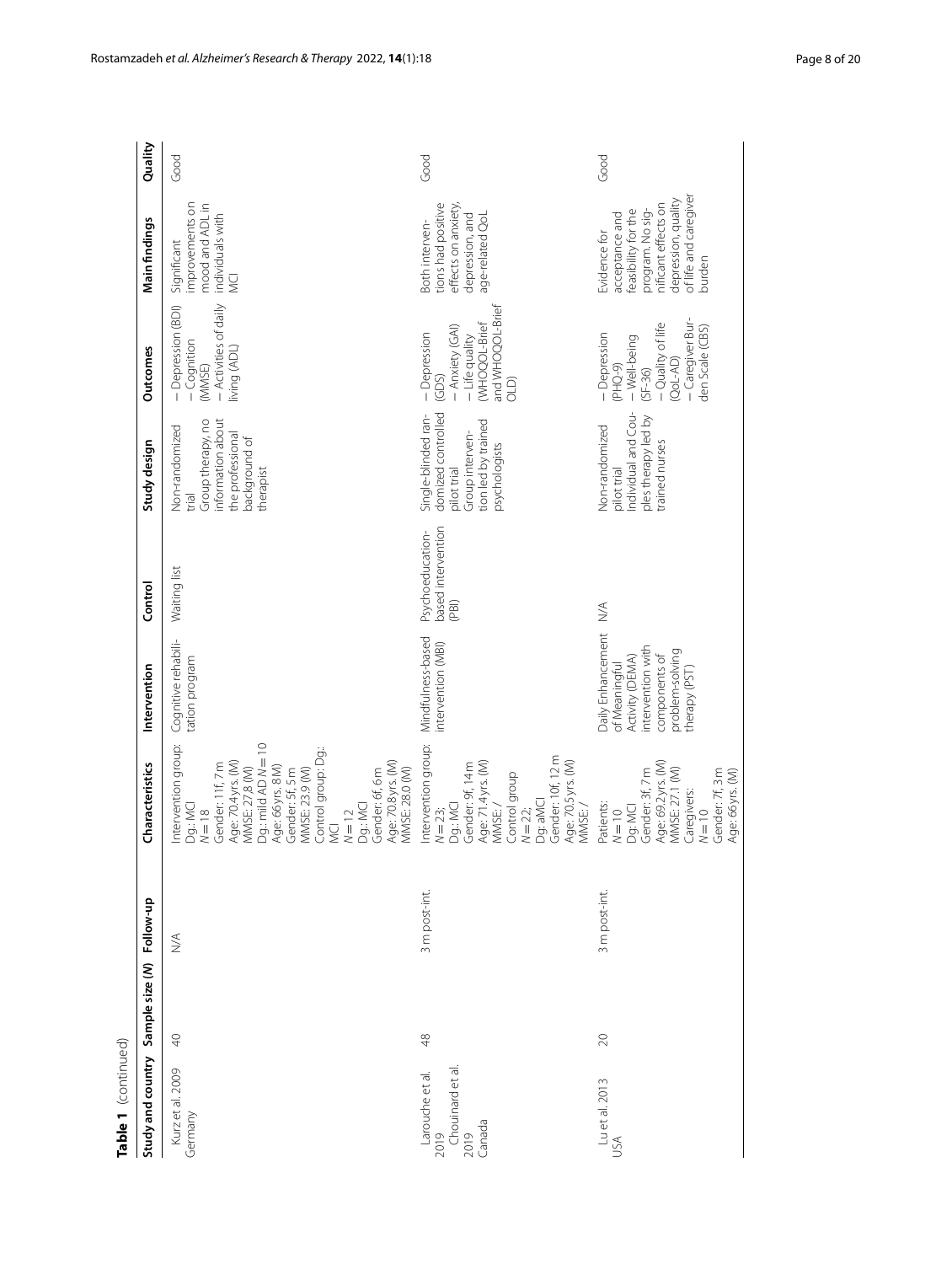| Table 1 (continued)                         |     |                           |                                                                                                                                                                                                                                                                                                                                          |                                                                                                                                                   |                                                                                             |                                                                                                                                 |                                            |                                                                                                                                                                                                                                                                                                                                |         |
|---------------------------------------------|-----|---------------------------|------------------------------------------------------------------------------------------------------------------------------------------------------------------------------------------------------------------------------------------------------------------------------------------------------------------------------------------|---------------------------------------------------------------------------------------------------------------------------------------------------|---------------------------------------------------------------------------------------------|---------------------------------------------------------------------------------------------------------------------------------|--------------------------------------------|--------------------------------------------------------------------------------------------------------------------------------------------------------------------------------------------------------------------------------------------------------------------------------------------------------------------------------|---------|
| Study and country Sample size (N) Follow-up |     |                           | Characteristics                                                                                                                                                                                                                                                                                                                          | Intervention                                                                                                                                      | Control                                                                                     | Study design                                                                                                                    | <b>Outcomes</b>                            | Main findings                                                                                                                                                                                                                                                                                                                  | Quality |
| Lu et al. 2016<br>Ellis et al. 2019<br>USA  | 72  | 3 m post-int.             | Intervention group<br>Age: 70.8 yrs. (M)<br>Age: 71.6 yrs. (M)<br>MMSE: /<br>Age: 65.5 yrs. (M)<br>Control group:<br>Age: 76.8 yrs. (M)<br>Caregivers:<br>Caregivers:<br>Gender:/<br>Gender:/<br>Gender:<br>Dg: MCI<br>Gender: /<br><sup>2</sup> atients:<br>MMSE:/<br>Patients:<br>Dg.: MCI<br>$61 = N$<br>$N = 19$<br>$N=17$<br>$N=17$ | Daily Enhancement<br>intervention with<br>problem-solving<br>Activity (DEMA)<br>components of<br>of Meaningful<br>therapy (PST)                   | Information sup-<br>port attention<br>control group                                         | Individual and cou-<br>ples therapy led by<br>Randomized con-<br>trolled pilot trial<br>trained nurses                          | - Depression<br>(PHQ-9)                    | significantly higher<br>the control group.<br>ratings regarding<br>group difference<br>in the caregivers'<br>satisfaction than<br>The intervention<br>satisfaction with<br>in neither group<br>usefulness, ease<br>group indicated<br>of use, and total<br>effect on mood<br>No significant<br>the treatment<br>No significant | Good    |
| 2012, 2016, 2018<br>USA<br>Rovner et al.    | 221 | 6/12/18/24 m<br>post-int. | Intervention group:<br>Gender: 86 f, 25 m<br>Gender: 89 f, 21 m<br>Age: 75.5 yrs. (M)<br>MMSE: 25.8 (M)<br>Age: 76.2 yrs. (M)<br>MMSE: 25.6 (M)<br>Control group:<br>N=110<br>Dg: MCI<br>$N = 111$<br>Dg: MCI                                                                                                                            | cognitive, physica<br>Behavioral activa-<br>ment to increase<br>behavioral treat-<br>tion therapy: a<br>manual-based<br>and/or social<br>activity | Supportive therapy<br>tured, nondirective<br>offered a struc-<br>psychological<br>treatment | ndividual interven-<br>community health<br>tion led by trained<br>randomized con-<br>Single-blinded<br>trolled trial<br>workers | - Quality of life<br>- Depression<br>(GDS) | group difference<br>on depression in<br>both treatment<br>No significant<br>groups                                                                                                                                                                                                                                             | Good    |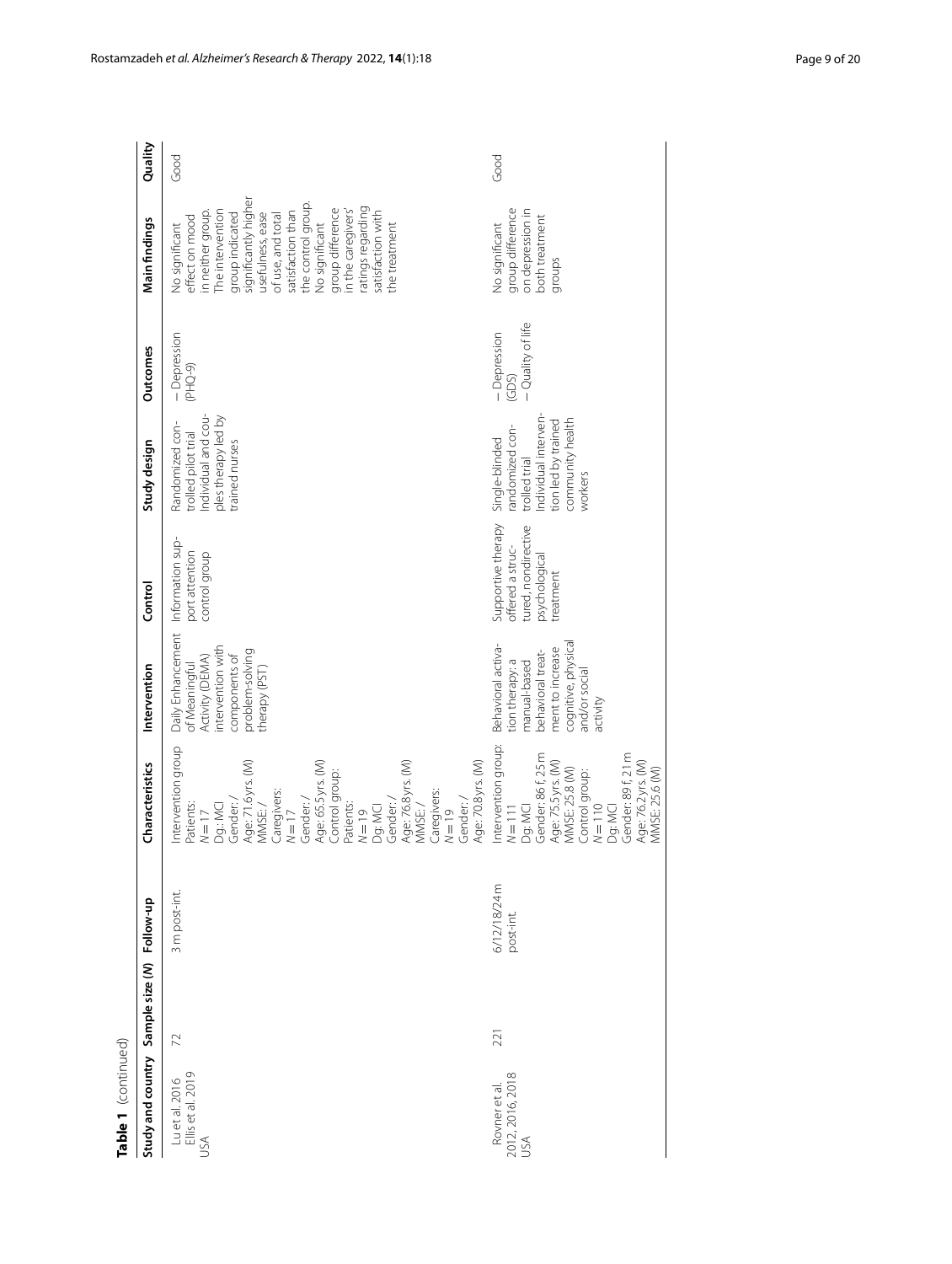| Table 1 (continued)                                                    |     |                    |                                                                                                                                                                                                                                                               |                                                                                                                                                                                                                                                                                                                        |                              |                                                                                                                                                                                                         |                                                                                                                                             |                                                                                                                                                                                                                                                                                                                                                                                                                     |         |
|------------------------------------------------------------------------|-----|--------------------|---------------------------------------------------------------------------------------------------------------------------------------------------------------------------------------------------------------------------------------------------------------|------------------------------------------------------------------------------------------------------------------------------------------------------------------------------------------------------------------------------------------------------------------------------------------------------------------------|------------------------------|---------------------------------------------------------------------------------------------------------------------------------------------------------------------------------------------------------|---------------------------------------------------------------------------------------------------------------------------------------------|---------------------------------------------------------------------------------------------------------------------------------------------------------------------------------------------------------------------------------------------------------------------------------------------------------------------------------------------------------------------------------------------------------------------|---------|
| Study and country Sample size (N) Follow-up                            |     |                    | Characteristics                                                                                                                                                                                                                                               | Intervention                                                                                                                                                                                                                                                                                                           | Control                      | Study design                                                                                                                                                                                            | <b>Outcomes</b>                                                                                                                             | Main findings                                                                                                                                                                                                                                                                                                                                                                                                       | Quality |
| Schmitter-Edge-<br>combe et al. 2014<br>USA                            | 46  | 3 m post-int.      | Intervention group:<br>$N = 23$ care-dyads<br>$N = 23$ care-dyads<br>Age: 72.96 yrs. (M)<br>Gender: 11f, 12 m<br>Age: 73.35 yrs. (M)<br>Gender: 16f, 7 m<br>Control group:<br><b>Patients:</b><br><b>Patients:</b><br>MMSE:/<br>Dg.: MCI<br>Dg: MCI<br>VIMSE: | solving therapy and<br>including problem-<br>group intervention,<br>Cognitive rehabili-<br>tation multi-family<br>psychoeducation                                                                                                                                                                                      | Standard care                | clinical psychology<br>tion led by trained<br>Randomized con-<br>doctoral students<br>professionals (i.e.,<br>Group interven-<br>and community<br>social workers)<br>psychologists,<br>trolled trial    | Alzheimer's disease<br>- Quality of Life-<br>- Coping (CSE)<br>- Depression<br>(QOLAD)<br>(GDS)                                             | measures. Caregiv-<br>group differences<br>improved coping<br>on psychological<br>No significant<br>ers reported<br>behavior                                                                                                                                                                                                                                                                                        | Good    |
| Smith et al. 2017<br>Chandler et al<br>(study protocol)<br>2019<br>USA | 272 | 6/12/18 m post-int | Gender: 112f, 160 m<br>MMSE: 28.36 (M)<br>Age: 75 yrs. (M),<br>Patients:<br>Dg.: MCI<br>$N = 272$                                                                                                                                                             | Vlayo Clinic Healthy<br>patient and partner<br>Independence and<br>group intervention<br>ncluding psychoe-<br>ducation, memory<br>training, comput-<br>Action to Benefit<br>Thinking (HABIT)<br>program, a 50-h<br>erized cognitive<br>support groups,<br>compensation<br>training, yoga,<br>and wellness<br>education | $\stackrel{\triangle}{\geq}$ | Group intervention<br>educators, exercise<br>practitioners, social<br>specialists, nurse<br>randomized trial<br>(neuropsycholo-<br>Multisite, cluster<br>ed by therapist<br>gists, dementia<br>workers) | - Modified chronic<br>Alzheimer's disease<br>- Quality of Life-<br>disease Self-Effi-<br>- Depression<br>cacy Scale<br>(QOLAD)<br>$(CES-D)$ | ness education had<br>puterized cognitive<br>had a greater effect<br>a greater effect on<br>training, and yoga<br>2 months. Cogni-<br>the least effect on<br>support groups at<br>be determined in<br>mood than com-<br>2 months. Well-<br>tive training had<br>these outcomes<br>outcomes could<br>neither interven-<br>daily living than<br>on activities of<br>effects on the<br>No significant<br>tion group by | Good    |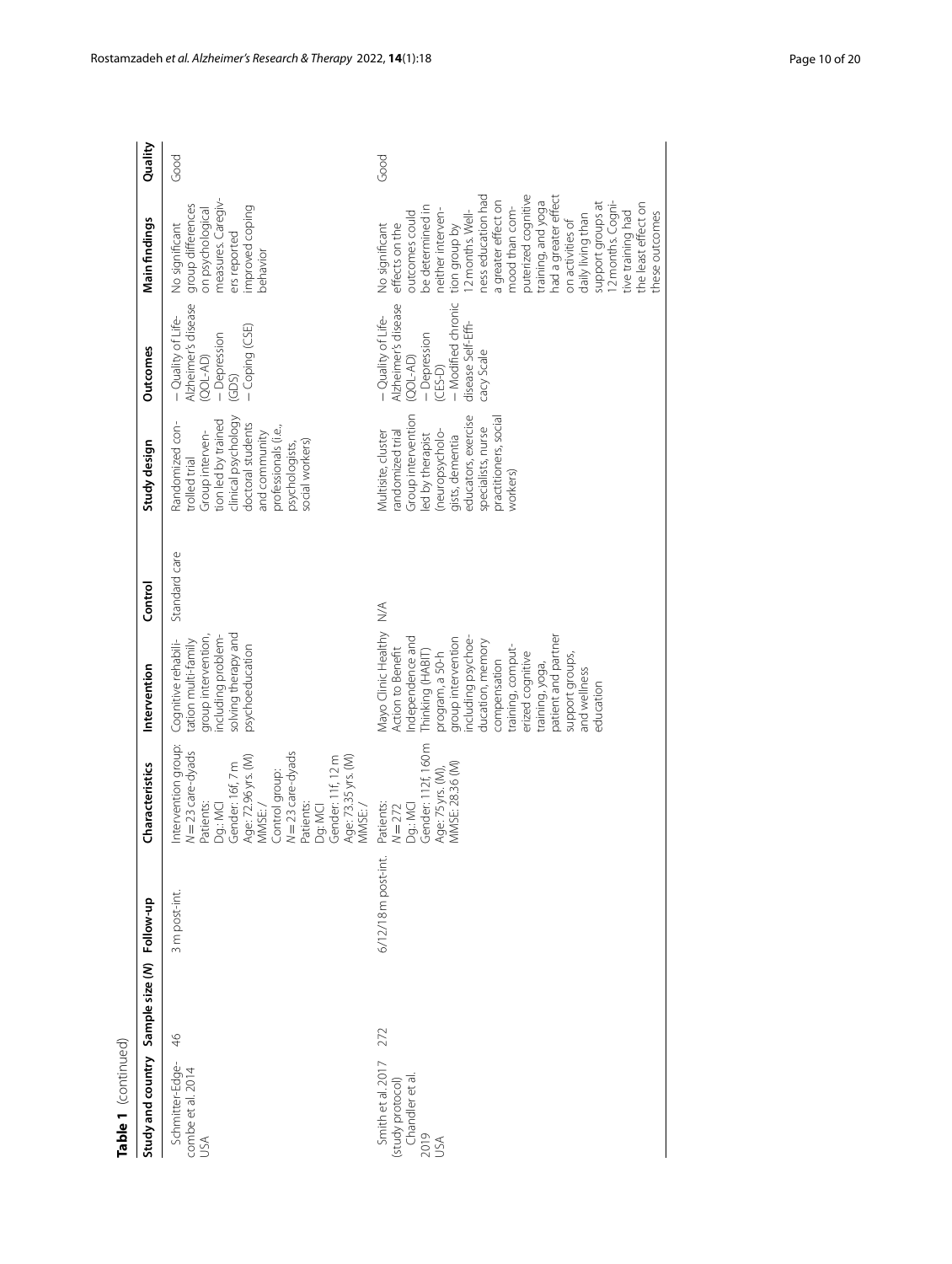| Table 1 (continued)                                     |                |                   |                                                                                                                                                                                      |                                                                                                                                                                          |              |                                                                                                                                           |                                                                                                                                                                                                             |                                                                                                                                                                                                                                                                                                                                                                                                                                                                            |         |
|---------------------------------------------------------|----------------|-------------------|--------------------------------------------------------------------------------------------------------------------------------------------------------------------------------------|--------------------------------------------------------------------------------------------------------------------------------------------------------------------------|--------------|-------------------------------------------------------------------------------------------------------------------------------------------|-------------------------------------------------------------------------------------------------------------------------------------------------------------------------------------------------------------|----------------------------------------------------------------------------------------------------------------------------------------------------------------------------------------------------------------------------------------------------------------------------------------------------------------------------------------------------------------------------------------------------------------------------------------------------------------------------|---------|
| Study and country Sample size (N) Follow-up             |                |                   | Characteristics                                                                                                                                                                      | Intervention                                                                                                                                                             | Control      | Study design                                                                                                                              | Outcomes                                                                                                                                                                                                    | Main findings                                                                                                                                                                                                                                                                                                                                                                                                                                                              | Quality |
| Wells et al. 2013,<br>2019<br>USA                       | $\overline{4}$ | 2 m post-baseline | Intervention group:<br>Age: 75 yrs. (M),<br>Age: 73 yrs. (M)<br>MMSE: 27 (M)<br>Control group:<br>MMSE: 27 (M)<br>Dg: MCI<br>Gender: /<br>$N = 5$ ,<br>Dg: MCI<br>Gender: /<br>$N=9$ | on stress and stress<br>Mindfulness Based<br>ntervention, with<br>psychoeducation<br>(MBSR), standard-<br>Stress Reduction<br>ness meditation<br>ized mindful-<br>relief | Waiting list | Group intervention,<br>no information<br>sional background<br>Randomized con-<br>about the profes-<br>trolled pilot trial<br>of therapist | - Quality of Life-<br>Alzheimer's disease<br>– Perceived Stress<br>Scale (PSS)<br>- Resilience Scale<br>- Mindful Atten-<br>tion Awareness<br>- Depression<br>(CES-D)<br>Scale (MAAS)<br>$(QOL-AD)$<br>(RS) | comes. The qualita-<br>psychological out-<br>tion, improvement<br>importance of the<br>well-being, shift in<br>group differences<br>with regard to<br>evealed positive<br>class attendance,<br>MCI perspective,<br>decreased stress<br>ncreased relaxa-<br>neta-cognition,<br>ence, enhanced<br>in interpersonal<br>of mindfulness<br>skills, including<br>perceptions of<br>tive interviews<br>development<br>No significant<br>group experi-<br>reactivity and<br>skills | Fair    |
| Psychotherapy for Individuals with SCD                  |                |                   |                                                                                                                                                                                      |                                                                                                                                                                          |              |                                                                                                                                           |                                                                                                                                                                                                             |                                                                                                                                                                                                                                                                                                                                                                                                                                                                            |         |
| $\stackrel{\triangle}{\geq}$                            |                |                   |                                                                                                                                                                                      |                                                                                                                                                                          |              |                                                                                                                                           |                                                                                                                                                                                                             |                                                                                                                                                                                                                                                                                                                                                                                                                                                                            |         |
| Psychoeducational intervention for Individuals with SCD |                |                   |                                                                                                                                                                                      |                                                                                                                                                                          |              |                                                                                                                                           |                                                                                                                                                                                                             |                                                                                                                                                                                                                                                                                                                                                                                                                                                                            |         |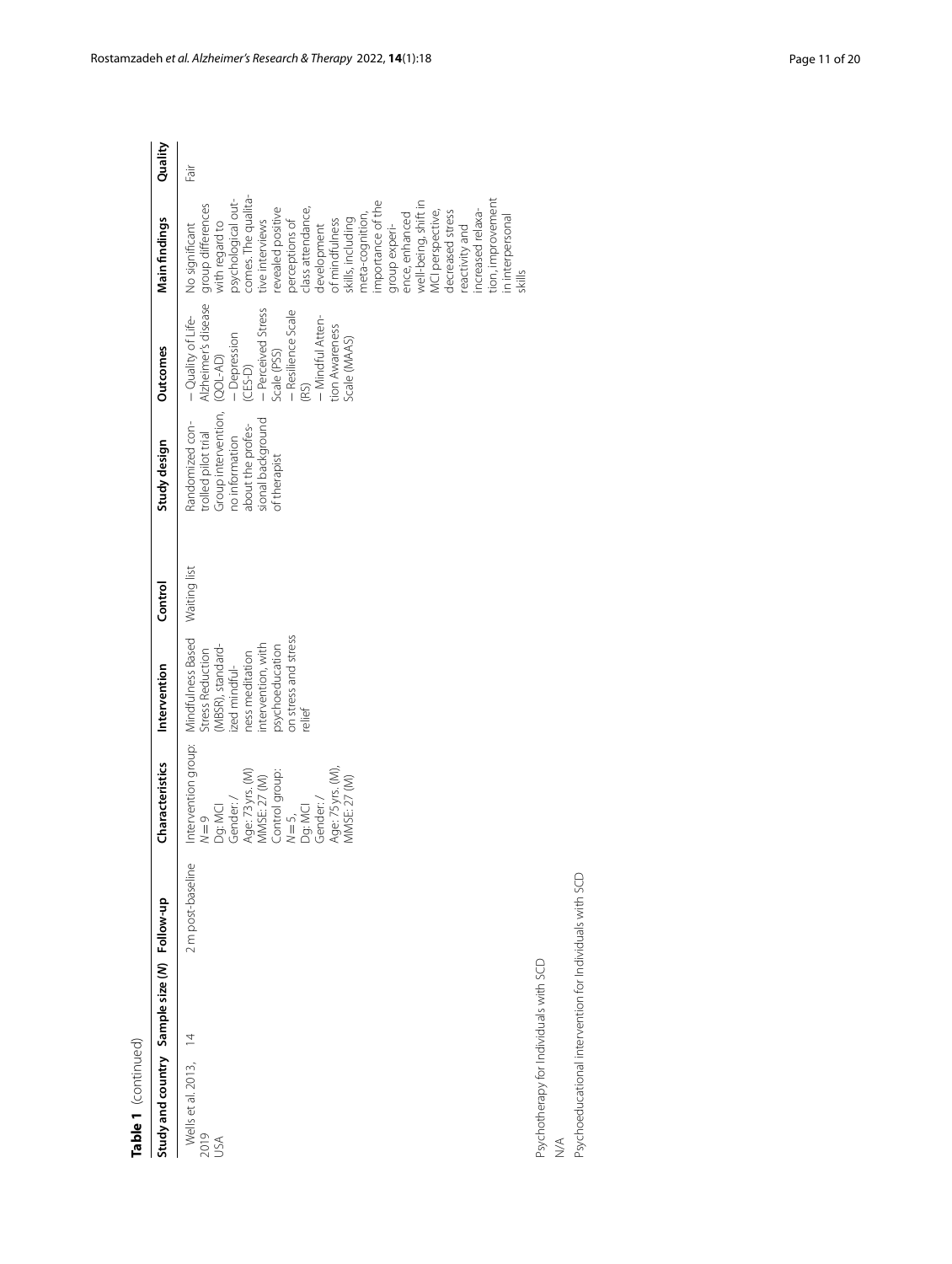| Table 1 (continued)                      |    |                            |                                                                                                                                                                                                                                                                                                                                            |                                                                                                                                                                                                                                                                                                                                                                                                                                                                                                                                                                      |              |                                                                                                                                                             |                                                                                                              |                                                                                                                                                                                                                                                                                                                                                     |         |
|------------------------------------------|----|----------------------------|--------------------------------------------------------------------------------------------------------------------------------------------------------------------------------------------------------------------------------------------------------------------------------------------------------------------------------------------|----------------------------------------------------------------------------------------------------------------------------------------------------------------------------------------------------------------------------------------------------------------------------------------------------------------------------------------------------------------------------------------------------------------------------------------------------------------------------------------------------------------------------------------------------------------------|--------------|-------------------------------------------------------------------------------------------------------------------------------------------------------------|--------------------------------------------------------------------------------------------------------------|-----------------------------------------------------------------------------------------------------------------------------------------------------------------------------------------------------------------------------------------------------------------------------------------------------------------------------------------------------|---------|
| Study and country Sample size (N)        |    | Follow-up                  | Characteristics                                                                                                                                                                                                                                                                                                                            | Intervention                                                                                                                                                                                                                                                                                                                                                                                                                                                                                                                                                         | Control      | Study design                                                                                                                                                | <b>Outcomes</b>                                                                                              | Main findings                                                                                                                                                                                                                                                                                                                                       | Quality |
| Cohen-Mansfield<br>et al. 2015<br>Israel | 44 | 10 weeks post-<br>baseline | Health promotion:<br>N = 15,<br>Cognitive Training<br>Age: 74.44 yrs. (M),<br>Age: 73.21 yrs. (M)<br>MMSE: 28.67 (M)<br>Gender: 13f, 2 m<br>Age: 72.8 yrs. (M).<br>MMSE: 28.93 (M)<br>Gender: 10f, 5 m<br>VIMSE: 27.93 (M)<br>Gender: 9f, 6 m<br>Participation-<br>centered:<br>Dg.: SCD<br>Dg.: SCD<br>Dg.: SCD<br>$N = 15,$<br>$N = 14,$ | ACTIVE) with focus<br>memory, cognitive,<br>ducation on health<br>and organizational<br>and delirium; age-<br>soning, and speed<br>Health promotion<br>Cognitive Training<br>Participation cen-<br>ifestyle modifica-<br>such as cognitive<br>elated cognitive<br>based delivery of<br>tered course: CBT<br>decline and MCI,<br>activities to keep<br>course: psychoe-<br>or Independent<br>on memory, rea-<br>and Vital Elderly<br>Cognitive train-<br>tion; dementia<br>behaviors and<br>he Advanced<br>of processing<br>the mind fit.<br>ng course:<br>strategies | Waiting list | domized controlled<br>Group intervention,<br>Single-blinded ran-<br>sional background<br>about the profes-<br>no information<br>of therapist<br>pilot trial | (UCLA Loneliness<br>- Depression<br>(GDS)<br>- Well-being<br>Scale)                                          | decrease loneliness<br>group participants.<br>ficulties decreased<br>significantly in the<br>cognitive function<br>All three interven-<br>the computerized<br>cognitive training<br>ment. Self-report<br>cognitive assess-<br>improvement in<br>as measured by<br>of memory dif-<br>All approaches<br>tions resulted<br>in significant<br>seemed to | Good    |
| Hoogenhout<br>Netherlands<br>et al. 2012 | 50 | 4w post-int.               | Intervention group:<br>Age: 66.0 yrs. (M)<br>Age: 66.1 yrs. (M)<br>MMSE: 29.24 (M)<br>MMSE: 29.11 (M)<br>Control group:<br>Gender: 24f<br>Gender: 26f<br>Dg.: SCD<br>Dg.: SCD<br>$N = 26$<br>$N = 24$                                                                                                                                      | stereotypes, beliefs,<br>nealth and lifestyle)<br>and compensatory<br>contextual factors<br>ocusing on skills<br>Psychoeducation<br>tive aging and<br>negative age<br>about cogni-<br>behavior                                                                                                                                                                                                                                                                                                                                                                       | Waiting list | Group intervention<br>sional background<br>Randomized con-<br>about the profes-<br>no information<br>of therapist<br>trolled trial                          | - Maastricht Meta-<br>cognition Inven-<br>Well-being Quo-<br>- Psychological<br>tory (MMI)ESQ<br>tient (PWQ) | important aspect of<br>experimental group<br>ences between the<br>metacognition. No<br>eported less emo-<br>Participants in the<br>participants in the<br>towards cognitive<br>groups in psycho-<br>logical well-being<br>control condition.<br>tion improved an<br>functioning than<br>significant differ-<br>tional reactions<br>The interven-    | Good    |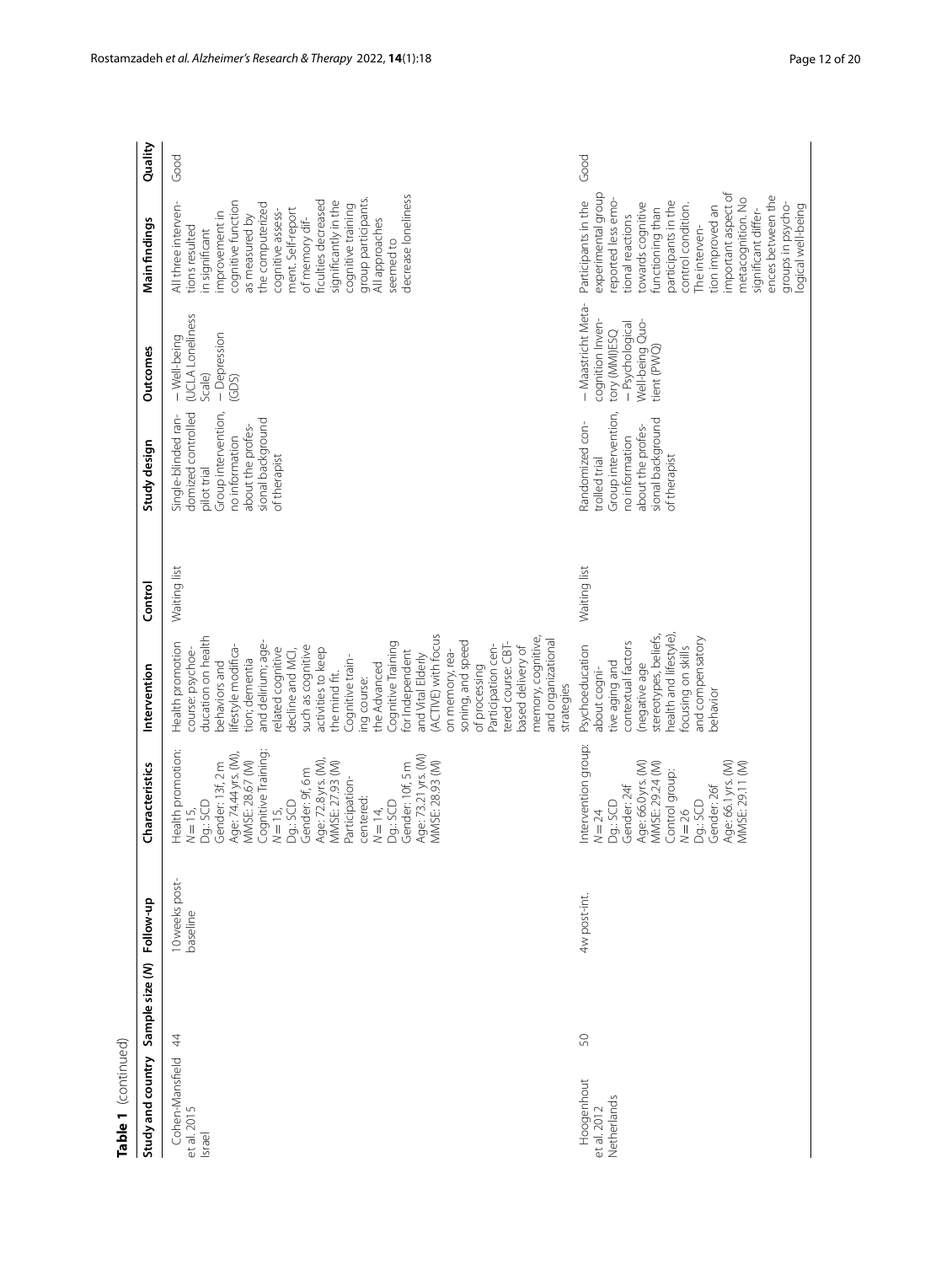| Table 1 (continued)                                                                                                         |     |                         |                                                                                                                                                                                                                                                                                                                                                                                                                                                                                                                                                                                                                                                                                                                                                                                                                                                                                                                                                                                                                                                                                                                                                                                                                                                                                                                                                                                                |                                                                                                                                                                                                                    |                                                                                                                        |                                                                                                                                                                                                                                          |                                                                                                                                                                                                                              |                                                                                                                                                                                                                                                                                            |         |
|-----------------------------------------------------------------------------------------------------------------------------|-----|-------------------------|------------------------------------------------------------------------------------------------------------------------------------------------------------------------------------------------------------------------------------------------------------------------------------------------------------------------------------------------------------------------------------------------------------------------------------------------------------------------------------------------------------------------------------------------------------------------------------------------------------------------------------------------------------------------------------------------------------------------------------------------------------------------------------------------------------------------------------------------------------------------------------------------------------------------------------------------------------------------------------------------------------------------------------------------------------------------------------------------------------------------------------------------------------------------------------------------------------------------------------------------------------------------------------------------------------------------------------------------------------------------------------------------|--------------------------------------------------------------------------------------------------------------------------------------------------------------------------------------------------------------------|------------------------------------------------------------------------------------------------------------------------|------------------------------------------------------------------------------------------------------------------------------------------------------------------------------------------------------------------------------------------|------------------------------------------------------------------------------------------------------------------------------------------------------------------------------------------------------------------------------|--------------------------------------------------------------------------------------------------------------------------------------------------------------------------------------------------------------------------------------------------------------------------------------------|---------|
| Study and country Sample size (N) Follow-up                                                                                 |     |                         | Characteristics                                                                                                                                                                                                                                                                                                                                                                                                                                                                                                                                                                                                                                                                                                                                                                                                                                                                                                                                                                                                                                                                                                                                                                                                                                                                                                                                                                                | Intervention                                                                                                                                                                                                       | Control                                                                                                                | Study design                                                                                                                                                                                                                             | <b>Outcomes</b>                                                                                                                                                                                                              | Main findings                                                                                                                                                                                                                                                                              | Quality |
| (France, Germany,<br>Marchant et al.<br>2018 (study pro-<br>tocol)<br>Marchant et al.<br>2021<br>Multi-center<br>Spain, UK) | 147 | 2/6m post-base-<br>ine. | ntervention group:<br>Gender: 48f, 26 m<br>Gender: 47f, 26 m<br>Age: 73.3 yrs. (M)<br>Age: 72.1 yrs. (M)<br>MMSE: 28.9 (M)<br>MMSE: 28.7 (M)<br>Control group:<br>Dg.: SCD<br>Dg.: SCD<br>$N = 74$<br>$N = 73$                                                                                                                                                                                                                                                                                                                                                                                                                                                                                                                                                                                                                                                                                                                                                                                                                                                                                                                                                                                                                                                                                                                                                                                 | psychoeducational<br>Mindfulness based<br>seniors [76] with<br>approach for<br>components                                                                                                                          | improve health and<br>agement program<br>Health self-man-<br>n activities to<br>engagement<br>to promote<br>well-being | (mindfulness-based<br>equivalent degree)<br>randomized con-<br>clinically trained<br>Group interven-<br>teachers, clinical<br>osychologist or<br>observer-blind<br>Multi-center,<br>tions led by<br>trolled trial<br><b>facilitators</b> | - Pittsburgh Sleep<br>- Emotion regula-<br>(Loneliness Scale)<br>(WHOQQL-Brief)<br>- Anxiety (STAI)<br>- Mindfulness<br>- Depression<br>- Life quality<br>- Well-being<br>Quality Index<br>(FFMQ)<br>(PSQI)<br>(GDS)<br>tion | ion in trait anxiety<br>group differences<br>showed a reduc-<br>putcomes. Both<br>with regard to<br>No significant<br>psychological<br>nterventions<br>on follow-up                                                                                                                        | Good    |
| Smart et al. 2016<br>Smart and Sega-<br>lowith 2017<br>Canada                                                               | 38  | 2w post-int.            | Dg: healthy control<br>Gender: 9f, 14m<br>Age: 69.6 yrs. (M)<br>MMSE: 27.78 (M)<br>Gender: 11f, 4m<br>MMSE: 28 (M)<br>Dg.: SCD<br>Patients:<br>Control:<br>$N = 15$<br>$N = 23$                                                                                                                                                                                                                                                                                                                                                                                                                                                                                                                                                                                                                                                                                                                                                                                                                                                                                                                                                                                                                                                                                                                                                                                                                | on stress and stress<br>Viindfulness Based<br>ntervention, with<br><abat-zinn, stand<br="">osychoeducation<br/>MBSR) based on<br/>Stress Reduction<br/>ardized mindful-<br/>ness meditation<br/>elief</abat-zinn,> | on cognitive aging<br>Psychoeducation                                                                                  | domized controlled<br>Group intervention,<br>Single-blinded ran-<br>sional background<br>about the profes-<br>no information<br>of therapist<br>pilot trial                                                                              | - Negative mood<br>- Anxiety (AMAS)<br>regulation (NMR)<br>- Mindfulness<br>- Depression<br>(FFMQ)<br>(GDS)                                                                                                                  | tion of anxiety and<br>ventions improved<br>osychological out-<br>comes. Both inter-<br>complaint, reduc-<br>group differences<br>one's own mental<br>tion of cognitive<br>self-judgment of<br>indinas (reduc-<br>with regard to<br>osychological<br><b>Vo significant</b><br>functioning) | Good    |
| AD Alzheimer's disease; ADL Activities of Daily Living; AMAS Adult                                                          |     |                         | Awareness Scale; MADRS Montgomery-Asberg Depression Rating Scale; MBSR, mindfulness based stress reduction; MO mild cognitive impairment; MDD major depressive disorder; Maudsley Marital Questionnaire; MMSE<br>Geriatric Depression Scale; GSE General Self-Efficacy Scale; GWBS General Well-Being Schedule; HADS Hospital Anxiety and Depression Scale; ICQ Illness Cognition Questionnaire; m male; M mean; MAAS Mindful Attention<br>Mini Mental State Exam; MoCA Montreal Cognitive Assessment; MSEQ Memory Self-Efficacy Questionnaire; M, number; MMR Negative Mood Regulation Scale; PHQ Patient Health Questionnaire; post-intervention;<br>PSQI Pittsburgh Sleep Quality Index; Psrceived Stress Scale; QoL Quality of Life; QOL-AD, Quality of Life; in Alzheimer's disease; RSS Relatives' Stress Scale; SCD subjective cognitive decline; SF-36 Short Form Health 36;<br>Self-efficacy scale; CSQ-8 Client Satisfaction Scale; <i>Dg</i> . diagnosis; f. female; FFMQ Five-Facet Mindfulness Questionnaire; FU follow-up; GAD-7 Generalized Anxiety Questionnaire; GAI Geriatric Anxiety Inventory; GDS<br>Manifest Anxiety Scale; BDJ Beck Depression Inventory; CBS Caregiving Burden Scale; CES-D Center of Epidemiology Depression Scale; CSE Coping<br>STAI State-Trait Anxiety Inventory; yrs years; w week; WHOQOL World Health Organization Quality of Life Brief scale |                                                                                                                                                                                                                    |                                                                                                                        |                                                                                                                                                                                                                                          |                                                                                                                                                                                                                              |                                                                                                                                                                                                                                                                                            |         |

Rostamzadeh *et al. Alzheimer's Research & Therapy* 2022, **14**(1):18 **Page 13** of 20 **Page 13** of 20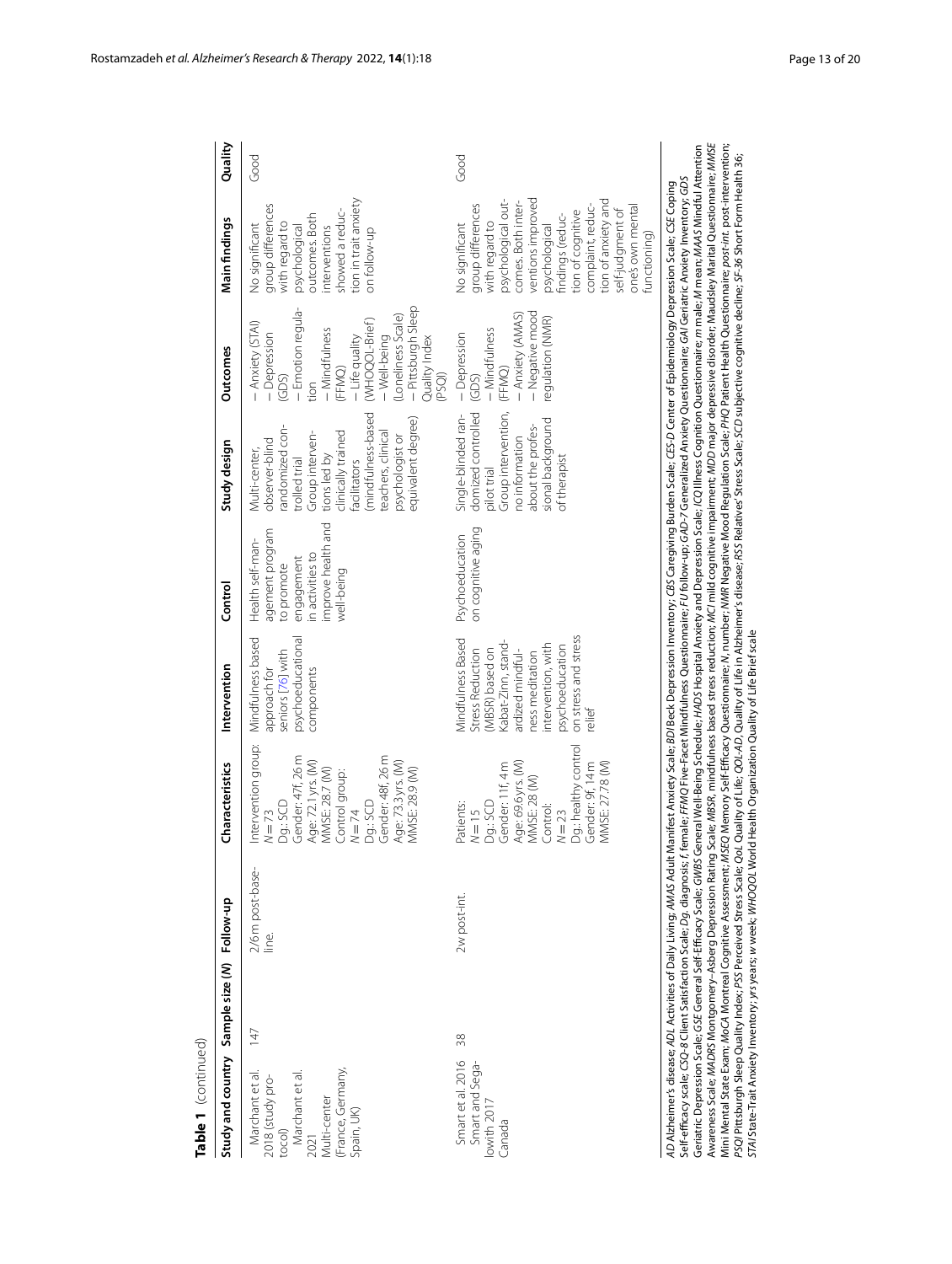

# <span id="page-13-0"></span>**Results**

## **Included studies**

The initial search yielded 8151 papers. Twenty-six additional articles were identifed through reference check. One hundred thirty-seven articles were selected for full text review. After full text review, 32 publications fulflled the inclusion criteria for analysis. The detailed selection process according to the PRISMA criteria is depicted in Fig. [1](#page-13-0) [\[34](#page-18-19)].

The 32 included papers are summarized in Table [1](#page-3-0). Furthermore, some of the included publications referred to the same study and are marked as so in Table [1](#page-3-0). Of the included papers, 13 originated from the USA [[42–](#page-18-25)[54](#page-19-3)], followed by 6 from Canada [[55–](#page-19-4)[60\]](#page-19-5), 4 from the Netherlands [[61–](#page-19-6)[64\]](#page-19-7), 2 from Germany [\[37](#page-18-26), [38\]](#page-18-27), 2 from Norway [[36,](#page-18-21) [39](#page-18-22)], and one from each of the following countries: Australia [[65\]](#page-19-8), Israel [\[66\]](#page-19-9), and UK [[67](#page-19-10)]. Two publications referred to a multi-center study [[68](#page-19-11), [69\]](#page-19-12), which was performed in France, Germany, Spain, and the UK. Among the 6 papers focusing on interventions for individuals with SCD, none explored the efects of a manualized psychotherapeutic intervention, but all offered psychoeducational interventions in addition to mindfulness-based stress reduction or health promotion and cognitive training courses. All were carried out within randomized controlled trials [\[55](#page-19-4), [56,](#page-19-13) [61](#page-19-6), [66](#page-19-9), [68,](#page-19-11) [69](#page-19-12)]. A total of 26 papers referred to interventions with individuals with MCI. Amongst them, 8 papers described manualized psychotherapeutic interventions [\[36](#page-18-21), [37](#page-18-26), [39](#page-18-22), [42](#page-18-25), [43,](#page-19-14) [62–](#page-19-15)[64\]](#page-19-7) and 18 papers described psychoeducational interventions in addition to cognitive rehabilitation, cognitive training, mindfulness-based stress reduction, behavioral activation, or a recovery model approach [\[38,](#page-18-27) [44](#page-19-16)[–54](#page-19-3), [57](#page-19-17)[–60](#page-19-5), [65,](#page-19-8) [67\]](#page-19-10). The majority of studies included short-term (up to 12 weeks post intervention) or immediate post-intervention follow-up assessments. Long-term follow-up assessments (6 or more months post-intervention) were described in 14 publications [[37,](#page-18-26) [39,](#page-18-22) [43](#page-19-14), [48,](#page-19-18) [49,](#page-19-19) [51](#page-19-20)[–53](#page-19-21), [59,](#page-19-1) [60,](#page-19-5) [62,](#page-19-15) [63,](#page-19-22) [68,](#page-19-11) [69](#page-19-12)].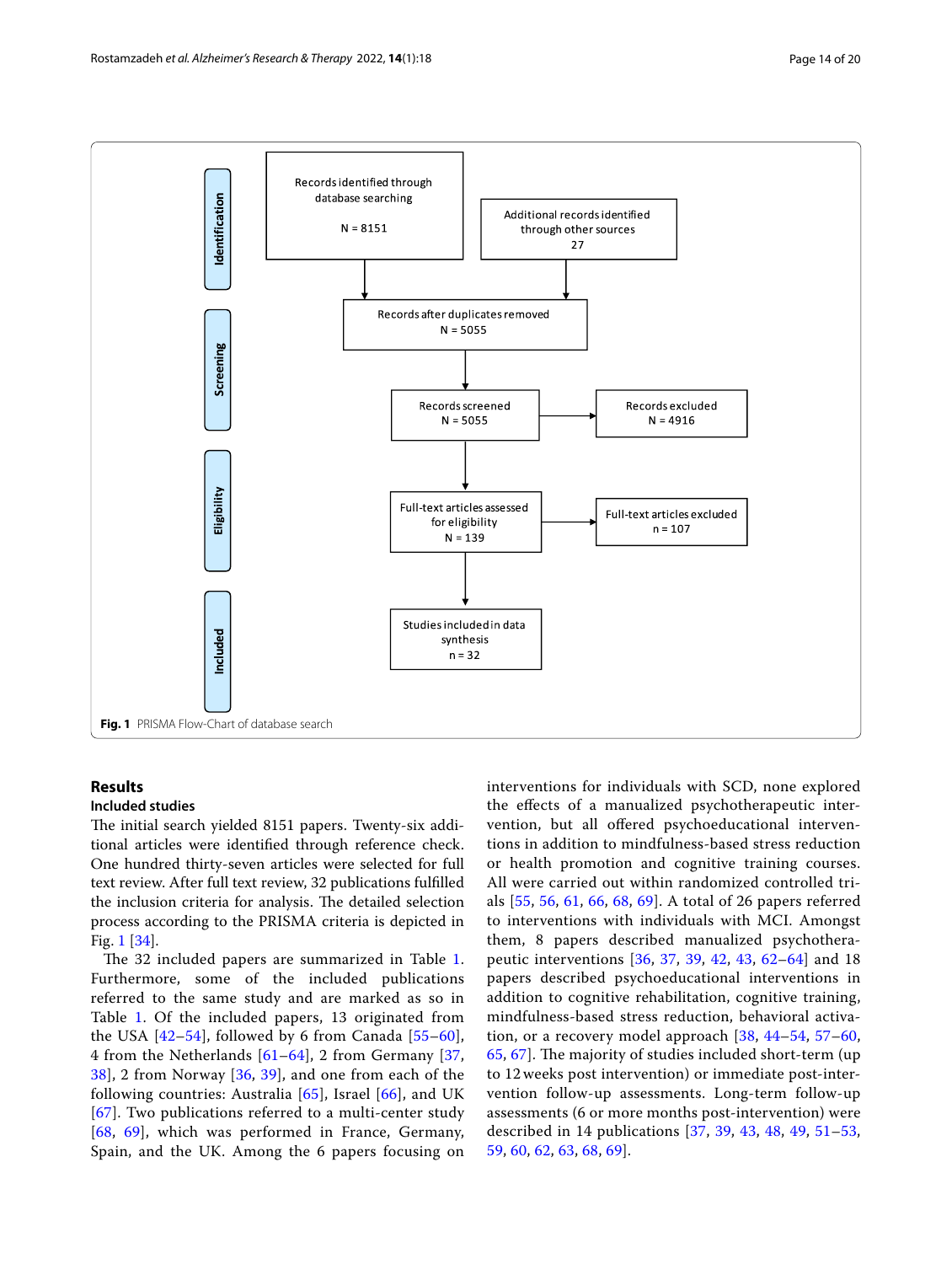#### **Systematic narrative review**

#### *Psychotherapy in individuals with MCI*

A total of fve research groups have described psychotherapeutic interventions in individuals with mild cognitive impairment [[36,](#page-18-21) [37,](#page-18-26) [39](#page-18-22), [42,](#page-18-25) [43](#page-19-14), [62](#page-19-15)[–64](#page-19-7)].

Three research groups have chosen a cognitive behavioral therapy (CBT)-based approach and investigated the therapeutic efects in follow-up assessments, ranging from immediate post-intervention up to 12months follow-up  $[36, 37, 39, 62-64]$  $[36, 37, 39, 62-64]$  $[36, 37, 39, 62-64]$  $[36, 37, 39, 62-64]$  $[36, 37, 39, 62-64]$  $[36, 37, 39, 62-64]$  $[36, 37, 39, 62-64]$ . With regard to therapeutic efects on mood in MCI patients, mixed fndings were reported. Smaller non-randomized studies showed no significant effects, neither in the short-term  $(n=94)$  [[63](#page-19-22)] nor in the long-term follow-up  $(n=24 [37], n=94 [63])$  $(n=24 [37], n=94 [63])$  $(n=24 [37], n=94 [63])$  $(n=24 [37], n=94 [63])$  $(n=24 [37], n=94 [63])$ , whereas one recently published paper with a larger sample (*n*=198) of a randomized-controlled study showed a signifcant reduction of depressive symptoms in the intervention group (cognitive rehabilitation and cognitive behavioral therapy) as compared to the treatment as usual control group by 6months post-intervention (*p*  $(0.001)$  [\[39](#page-18-22)]. The cognitive rehabilitation and cognitive behavioral treatment program comprised CBT, reminiscence therapy, and cognitive rehabilitation. This study, however, did not fnd any signifcant group changes with regard to overall neuropsychiatric symptoms or quality of life.

With regard to feelings of helplessness and well-being, Banningh et al. reported signifcantly worse fndings on both scales 6–8months post-intervention in all participants as compared to immediate post-interventional assessments  $(p < 0.05)$  [\[63](#page-19-22)]. Furthermore, disease acceptance in patients was maintained improved at 6-8months follow-up ( $p < 0.001$ ).

Preliminary and confrmatory fndings from other studies reveal, that CBT-, problem-solving-therapy (PST)-, and interpersonal therapy (IPT)-based interventions are well accepted by and satisfying for participants, if the psychotherapeutic techniques are modifed for the needs of the addressed population [[37](#page-18-26), [42,](#page-18-25) [43](#page-19-14)].

#### *Psychoeducational interventions in individuals with MCI*

A total of 10 research groups described psychoeducational interventions in addition to cognitive rehabilitation [\[38](#page-18-27), [50\]](#page-19-23), cognitive training [[52,](#page-19-24) [53,](#page-19-21) [59](#page-19-1), [60,](#page-19-5) [65](#page-19-8)], mindfulness-based stress reduction (MBSR) [[46](#page-19-25), [47](#page-19-26), [57,](#page-19-17) [58](#page-19-27)], behavioral activation [[44](#page-19-16), [45,](#page-19-28) [48,](#page-19-18) [49](#page-19-19), [51,](#page-19-20) [54\]](#page-19-3), or enriched by a recovery model approach [\[67](#page-19-10)], with followup assessments ranging from immediate post-intervention to 24months follow-up.

With regard to mood, well-being and quality of life no therapeutic efects in MCI patients, neither at short-term (3 months) nor at long-term (24 months) follow-up, were detected in most studies, including four randomized controlled trials [\[48](#page-19-18)[–51,](#page-19-20) [54](#page-19-3), [59](#page-19-1), [60\]](#page-19-5) and one randomized non-controlled trial [[52,](#page-19-24) [53](#page-19-21)]. The studies had mostly large samples and described psychoeducational interventions enriched with different approaches, ranging from cognitive rehabilitation  $(n=46 \; [50]$  $(n=46 \; [50]$  to behavioral activation  $(n=72 \; [54])$  $(n=72 \; [54])$  $(n=72 \; [54])$ , *n*=221 [[48,](#page-19-18) [49,](#page-19-19) [51\]](#page-19-20)).

Cognitive training was applied by two research groups in addition to psychoeducation: the Canadian researchers used the MEMO program [[70\]](#page-19-29), which included episodic memory strategies as well as exercises to increase attentional control  $(n=145 \; [59, 60])$  $(n=145 \; [59, 60])$  $(n=145 \; [59, 60])$  $(n=145 \; [59, 60])$  $(n=145 \; [59, 60])$  and the US researchers followed the "Healthy Actions to Beneft Independence and Thinking" program with computer-based cognitive training (*n*=272 [\[52](#page-19-24), [53](#page-19-21)]).

Immediately post-interventional assessments in smaller randomized controlled  $(n=64 \ [65])$  $(n=64 \ [65])$  $(n=64 \ [65])$  and nonrandomized waiting-list controlled  $(n=40 \text{ [38]})$  $(n=40 \text{ [38]})$  $(n=40 \text{ [38]})$  studies, described signifcant improvements in depressive symptoms  $(p < 0.01$  [\[38](#page-18-27)];  $p = 0.01$  [[65\]](#page-19-8)), subjective memory functioning  $(p=0.03 \, [65])$  $(p=0.03 \, [65])$  $(p=0.03 \, [65])$ , and sleep quality  $(p=0.01 \,$ [[65\]](#page-19-8)) in the intervention group as compared to a control group. Signifcant improvements in well-being 2 months after intervention as compared to baseline ( $p < 0.01$ ) were reported by Barton et al.  $(n=16)$  [[67\]](#page-19-10).

Qualitative data from one research group indicated a high acceptability and feasibility of a multi-component Daily Enhancement of Meaningful Activity (DEMA) intervention, including psychoeducation, planning of meaningful activities, dealing with negative emotions and coping strategies, with improvement in meaningful activities and satisfaction in the intervention group as compared to the control group at 3 months follow-up [[44,](#page-19-16) [45](#page-19-28)].

Two research groups addressed the effects of psychoeducation-based interventions with MBSR-based therapy on MCI patients within randomized controlled trials (*n*=48 (Chouinard et al. 2019; Larouche, Hudon, and Goulet 2019),  $n=14$  [\[46](#page-19-25), [47](#page-19-26)]). The Canadian research group concluded that at 3months follow-up, equivalent beneficial effects on depression  $(p=0.03)$ , anxiety  $(p=0.02)$ , and age-related quality of life  $(p=0.02)$  were detected in both the intervention and control group [[57](#page-19-17), [58\]](#page-19-27). Furthermore, improved problem-focused coping strategies, particularly in active coping, were detected in both groups. The results were confirmed by research of Wells et al. [[46](#page-19-25), [47\]](#page-19-26), where additional qualitative interviews with participants of the MBSR group revealed the development of mindfulness skills, benefts of the group experience, enhanced well-being, shift in MCI perspective, decreased stress reactivity, and increased relaxation and improvement in interpersonal skills.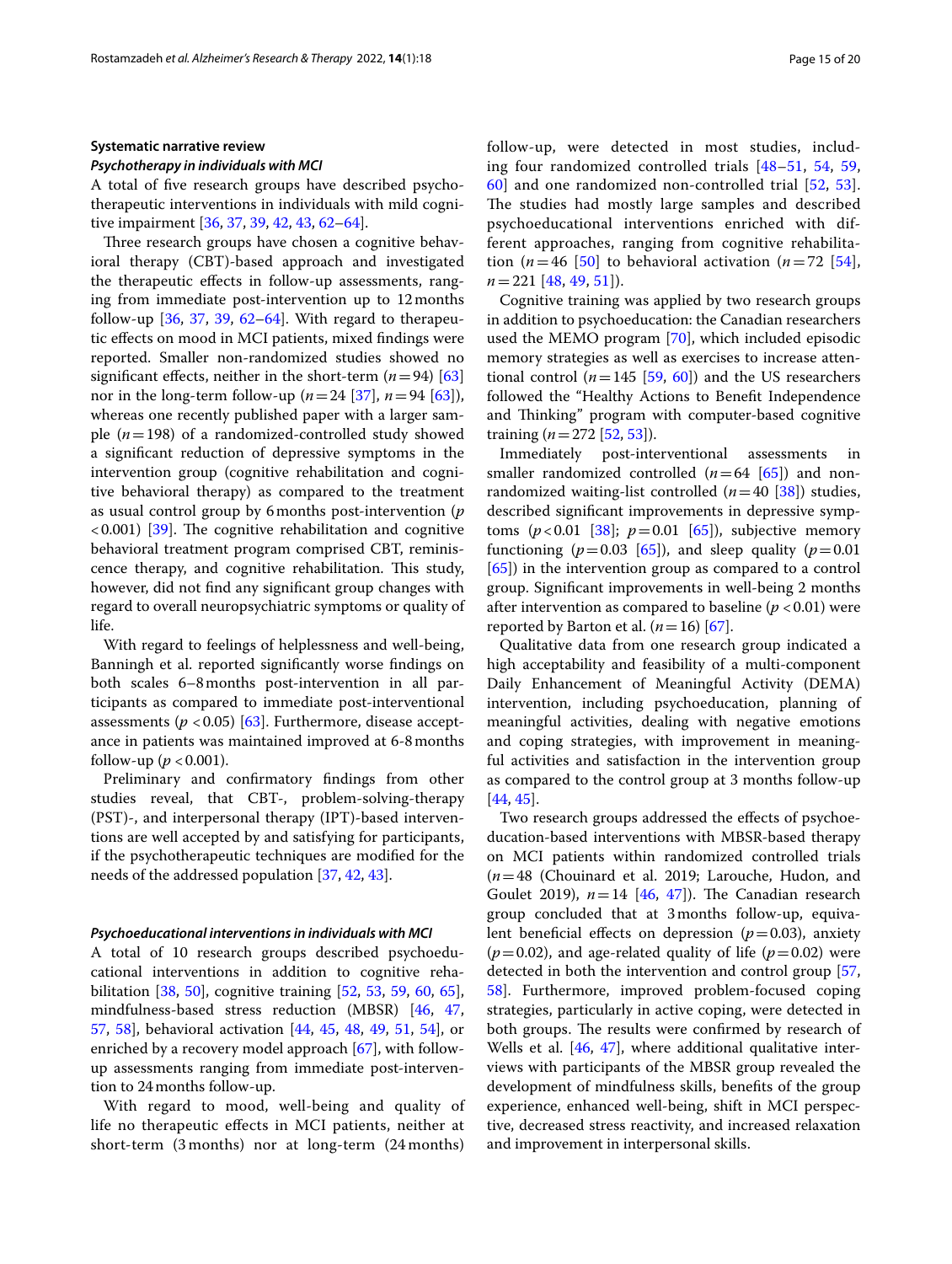#### *Psychotherapy in individuals with SCD*

Manualized psychotherapeutic interventions for individuals with SCD were not detected in the included studies.

### *Psychoeducational interventions in individuals with SCD*

A total of four research groups described psychoeducational interventions alone [[61\]](#page-19-6) or in combination with cognitive training and CBT-based interventions [\[66](#page-19-9)] and MBSR-based interventions [[55,](#page-19-4) [56](#page-19-13), [68](#page-19-11), [69\]](#page-19-12) with follow-up ranging from immediately post-intervention to 6 months follow-up.

With regard to depression and well-being, signifcant therapeutic efects on individuals with SCD were neither reported by Cohen-Mansfield et al.  $(n=44)$ , describing three diferent intervention types (psychoeducational health promotion, cognitive training and a CBT-based participation-centered course), nor by Hoogenhout et al. (*n*=50), following an exclusively psychoeducational approach. However, at 10weeks follow-up, a trend on decreasing loneliness was detected in all three intervention groups, and self-reported memory difficulties were reduced significantly ( $p \le 0.05$ ) in the study of Cohen-Mansfield et al. [\[66](#page-19-9)]. Hoogenhout et al. confirmed significant fewer negative emotional reactions toward cognitive functioning immediately post-intervention in the intervention group as compared to controls  $(p=0.004)$  [[61\]](#page-19-6).

Two research groups investigated the effects of psychoeducation with MBSR-based therapy on individuals with SCD (*n*=147 [\[68](#page-19-11), [69](#page-19-12)], *n*=38 [[55](#page-19-4), [56\]](#page-19-13)). Marchant et al. conducted a multi-center randomized-controlled trial to investigate the impact of a MBSR intervention on psychological outcomes in comparison to a health self-management program in individuals with SCD. The authors concluded that no group differences were detected with regard to psychological outcomes at follow-up. However, both interventions showed a reduction in subclinical trait anxiety immediately post-intervention and at 6 months follow-up. The results were similar to a smaller study by Smart et al. [[55](#page-19-4), [56](#page-19-13)], where immediately post-intervention in both groups a trend in decrease in cognitive complaints, increase in memory self-efficacy, reduction in self-reported anxiety, and self-judgment of one's own mental functioning was detected.

# **Conclusions**

This systematic narrative review showed that studies on the efects of psychotherapeutic approaches for individuals at risk of Alzheimer's dementia are limited. While reviews about this topic have been published before [[32,](#page-18-17) [33](#page-18-18), [71\]](#page-19-30), we think this systematic review contributes insight to the current state of literature, as it (i) includes only trials that used standardized and manualized psychotherapeutic or psychoeducational interventions and (ii) covers the full spectrum of individuals at risk for Alzheimer's dementia, including individuals with SCD and MCI.

This review comprises more studies on therapeutic interventions for MCI patients than for individuals with SCD. While a RCT with a large sample (*n*=198) of MCI patients showed a signifcant reduction of depressive symptoms in the intervention group (cognitive rehabilitation and cognitive behavioral therapy) as compared to the treatment as usual control group 6months postintervention [[39\]](#page-18-22), non-randomized CBT-based trials with smaller sample sizes but longer follow-up assessments of 6–12months did not fnd any efects on depressive symptoms  $(n=24 \ [37], n=94 \ [63])$  $(n=24 \ [37], n=94 \ [63])$  $(n=24 \ [37], n=94 \ [63])$  $(n=24 \ [37], n=94 \ [63])$  $(n=24 \ [37], n=94 \ [63])$ . Although psychoeducational interventional studies with small sample sizes detected some positive immediate post-interventional therapeutic effects on well-being  $(n=16 \, [67])$  $(n=16 \, [67])$  $(n=16 \, [67])$  and mood  $(n=64 \; [65]$  $(n=64 \; [65]$  $(n=64 \; [65]$ ;  $n=40 \; [38]$  $n=40 \; [38]$  $n=40 \; [38]$ ), this review underlines that the majority of existing evidence from randomized controlled (*n*=145 (Belleville et al. 2018; Bier et al. 2015); *n*=72 (Ellis, Altenburger, and Lu 2019); *n*=221 (Rovner et al. 2012, 2018; Rovner and Casten 2016); *n*=46 (Schmitter-Edgecombe and Dyck 2014)) and randomized non-controlled (*n*=272 (Chandler et al. 2019; Smith et al. 2017)) trials with mostly large cohorts and longitudinal follow-ups, ranging from 3 to 24months, does not confrm these fndings.

With regard to psychotherapeutic interventions, no data in individuals with SCD were identifed, while data regarding psychoeducational approaches addressing individuals with SCD are available from four research groups  $[55, 56, 61, 66, 68, 69]$  $[55, 56, 61, 66, 68, 69]$  $[55, 56, 61, 66, 68, 69]$  $[55, 56, 61, 66, 68, 69]$  $[55, 56, 61, 66, 68, 69]$  $[55, 56, 61, 66, 68, 69]$  $[55, 56, 61, 66, 68, 69]$  $[55, 56, 61, 66, 68, 69]$  $[55, 56, 61, 66, 68, 69]$  $[55, 56, 61, 66, 68, 69]$  $[55, 56, 61, 66, 68, 69]$  $[55, 56, 61, 66, 68, 69]$  $[55, 56, 61, 66, 68, 69]$ . The only study that was performed in a randomized controlled manner and in a large cohort of individuals with SCD revealed efects of both an MBSR-based intervention and a health self-management program, on mental health and quality of life at 6 months follow-up, but no group differences  $[69]$  $[69]$ . The study, however, showed a signifcant reduction of trait anxiety post-intervention in both groups, intervention and control, that was maintained at 6 months follow-up.

Literature indicates that individuals with cognitive impairment, such as MCI, need highly individualized psychotherapeutic interventions, as these impairments interfere with the ability to adopt new coping skills, problem-solving skills, and transfer acquired skills to everyday life  $[36, 72]$  $[36, 72]$  $[36, 72]$ . This review depicts that psychotherapeutic and psychoeducational interventions for older adults in pre-dementia stages are feasible and may suggest that the degree of cognitive impairment in the pre-dementia stages may not necessarily infuence the ability to learn skills such as psychotherapeutic or mindfulness interventions [[39,](#page-18-22) [42,](#page-18-25) [46](#page-19-25), [47](#page-19-26), [62,](#page-19-15) [63\]](#page-19-22). Informatively, the qualitative ratings of perceived beneft and understanding of the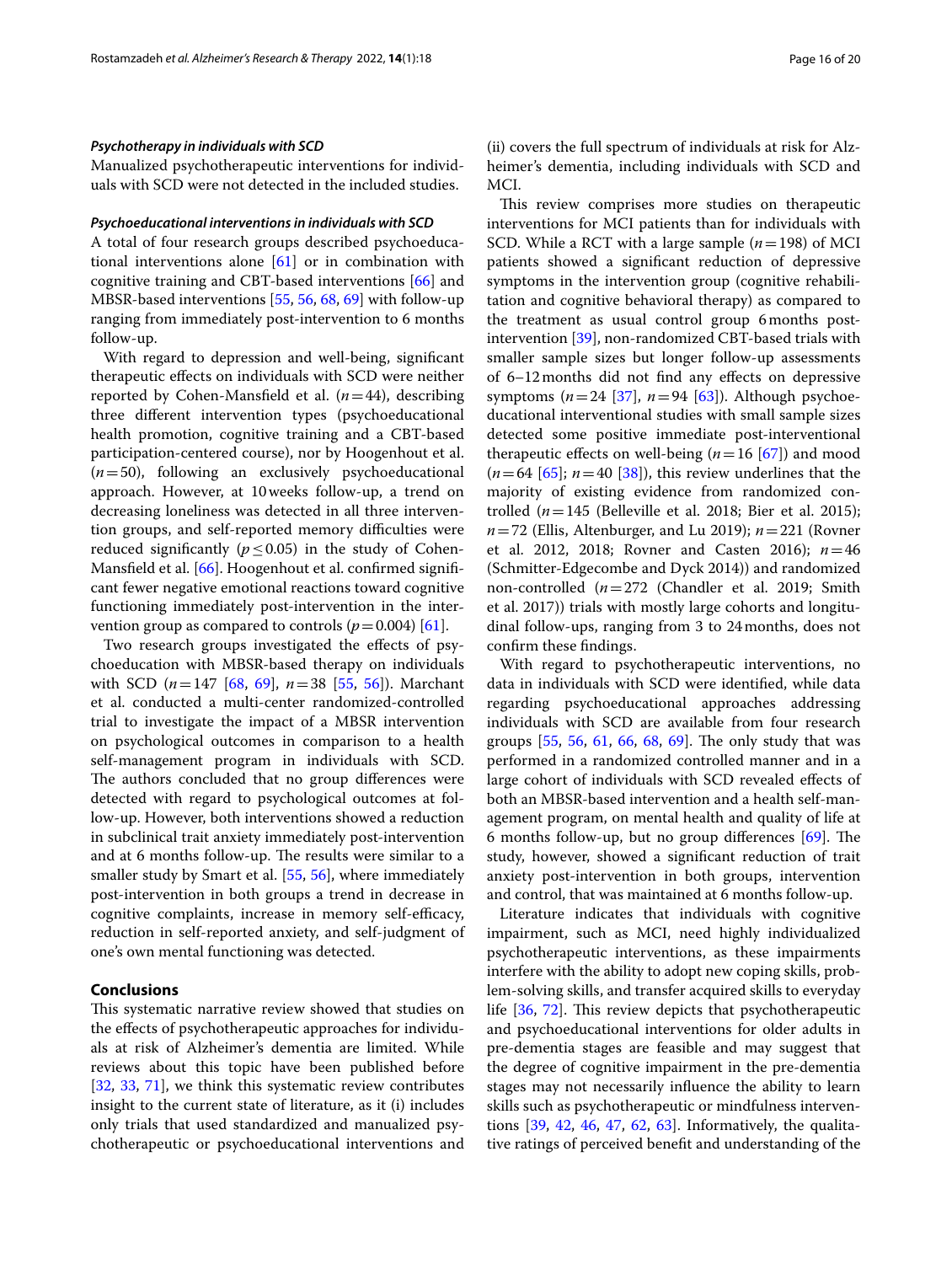intervention were not correlated with baseline cognition, which suggests that the degree of cognitive impairment in MCI may not infuence the ability to learn skills in a therapeutic intervention [[46,](#page-19-25) [47](#page-19-26)].

As an example how to tailor the therapy manuals to individuals with cognitive impairments, Tonga et al. described the experiences with and the required adjustments of a Cognitive Rehabilitation and Cognitivebehavioral treatment manual for early dementia in Alzheimer's disease (CORDIAL) [\[72](#page-19-0)] within a case-control study with MCI and mild dementia patients  $[36]$  $[36]$  $[36]$ . The cognitive behavioral treatment with elements of cognitive rehabilitation and reminiscence methods were completed by homework assessments to promote transfer of novel behaviors into the everyday context. The authors stressed that it is crucial to be fexible with the manual regarding the individual needs of the patients and their caregivers and to consider the caregivers' impact on completion of the homework and the adherence to the treatment. They concluded that therapists need to take into account possible disease-related barriers such as anosognosia or apathy, which might hinder treatment adherence; therefore, the patient's motivation and disease awareness are even more important for ensuring treatment adherence, than the presence of a caregiver. Indeed, the patients' insight into their cognitive impairments is a necessary requirement for a successful psychotherapy. Banningh et al. described that signifcant improvements of the insight into illness by MCI patients might be achieved by tailored cognitive behavioral therapies [[63\]](#page-19-22).

Early interventions in preclinical and prodromal AD within the scope of a treatment to improve mental health, disease-acceptance, and life quality might have a secondary efect in terms of slowing cognitive decline and therefore reducing the risk or delaying the onset of dementia. Several preventive non-pharmacological strategies have been conducted, some still ongoing, but there is still limited evidence to support a cause-efect relationship between a single preventive strategy such as physical exercise, stress reduction, nutrition, and treatment of psychiatric co-morbidities and the development or progression of dementia. There are several studies that followed a multifactorial intervention approach, including regular exercise and healthy diet, reduction of vascular risk factors, psychosocial stress, and major depressive episodes, amongst them the "Finnish Geriatric Intervention Study to Prevent Cognitive Impairment and Disability (FIN-GER)," the "Multidomain Alzheimer Preventive Trial (MAPT)," the "Prevention of Dementia by Intensive Vascular Care (preDIVA)," the "SCD-Well" trial as part of the "Medit-Ageing" project (Silver Santé Study), and the "Body, brain, life for cognitive decline (BBL-CD)" [[13](#page-18-7), [15–](#page-18-9)  $20, 68$  $20, 68$ . These interventions may be the most promising strategy for the prevention of cognitive decline and the development of individualized therapeutic interventions for the diferent stages of cognitive decline. However, only to a signifcantly lesser degree psychological risk factors and non-cognitive outcomes, such as mental health and quality of life, are primarily addressed in most of the prevention studies, leaving this feld largely unexplored.

Mindfulness-based therapy, for instance, can help to promote acceptance and reduce maladaptive cognitive emotion regulation strategies, such as ruminating. Especially acceptance-related non-judgment and non-reaction to irritative factors seem to alleviate psychological distress and may be an approach in interventions for individuals with SCD and even for MCI patients. Literature indicates that cognitive restructuring may reduce subjective memory complaints, whereas memory training may improve objective memory function [\[32](#page-18-17), [33\]](#page-18-18). One way to promote these skills are mindfulness-based interventions, which have been developed from the mindfulness-based stress reduction program by Dr. Jon Kabat-Zinn [\[73](#page-19-31)]. There is data that MBSR is feasible in individuals with MCI and that the level of cognitive decline and memory impairment do not necessarily mean an inability to learn mindfulness intervention skills [\[46](#page-19-25), [47](#page-19-26)]. Furthermore, MBSR has stress-reducing efects, improves well-being, and might improve acceptance and awareness of cognitive decline, which is of major concern for those facing cognitive decline and fear of developing dementia. In this context, the technique of expectancy modifcation [\[33\]](#page-18-18) might be an interventional approach for treatment of individuals with SCD or MCI. The expectancy towards one's own cognitive performance and cognitive competence can be improved by cognitive restructuring, e.g., during psychotherapeutic sessions, and psychoeducation by changing beliefs and attitudes about experienced memory impair-ment [\[33](#page-18-18), [74\]](#page-19-32). Though existing quantitative data did not show signifcant efects on mood of MBSR-based interventions as compared to control conditions [\[46,](#page-19-25) [47](#page-19-26), [55–](#page-19-4) [58](#page-19-27), [68,](#page-19-11) [69\]](#page-19-12), additional qualitative data revealed positive fndings on other outcomes, such as mindfulness skills, enhanced well-being, decreased stress reactivity, and increased relaxation  $[46, 47]$  $[46, 47]$  $[46, 47]$  $[46, 47]$ . This leads to the phenomenon that fndings from qualitative data, such as a high satisfaction and perceived beneft, are not mirrored in the quantitative assessments [\[75](#page-19-33)]. One explanation might be that subtle changes in mood or well-being might be missed by measurement with solely quantitative scales.

Overall, only limited conclusions about the efficacy of the cited studies can be drawn due to insufficiently rigorous study designs, short follow-up times, varying sample sizes ranging from 1 to 272, heterogeneous therapeutic techniques, and outcome measures. Findings on efects on mental health and well-being are therefore diverging and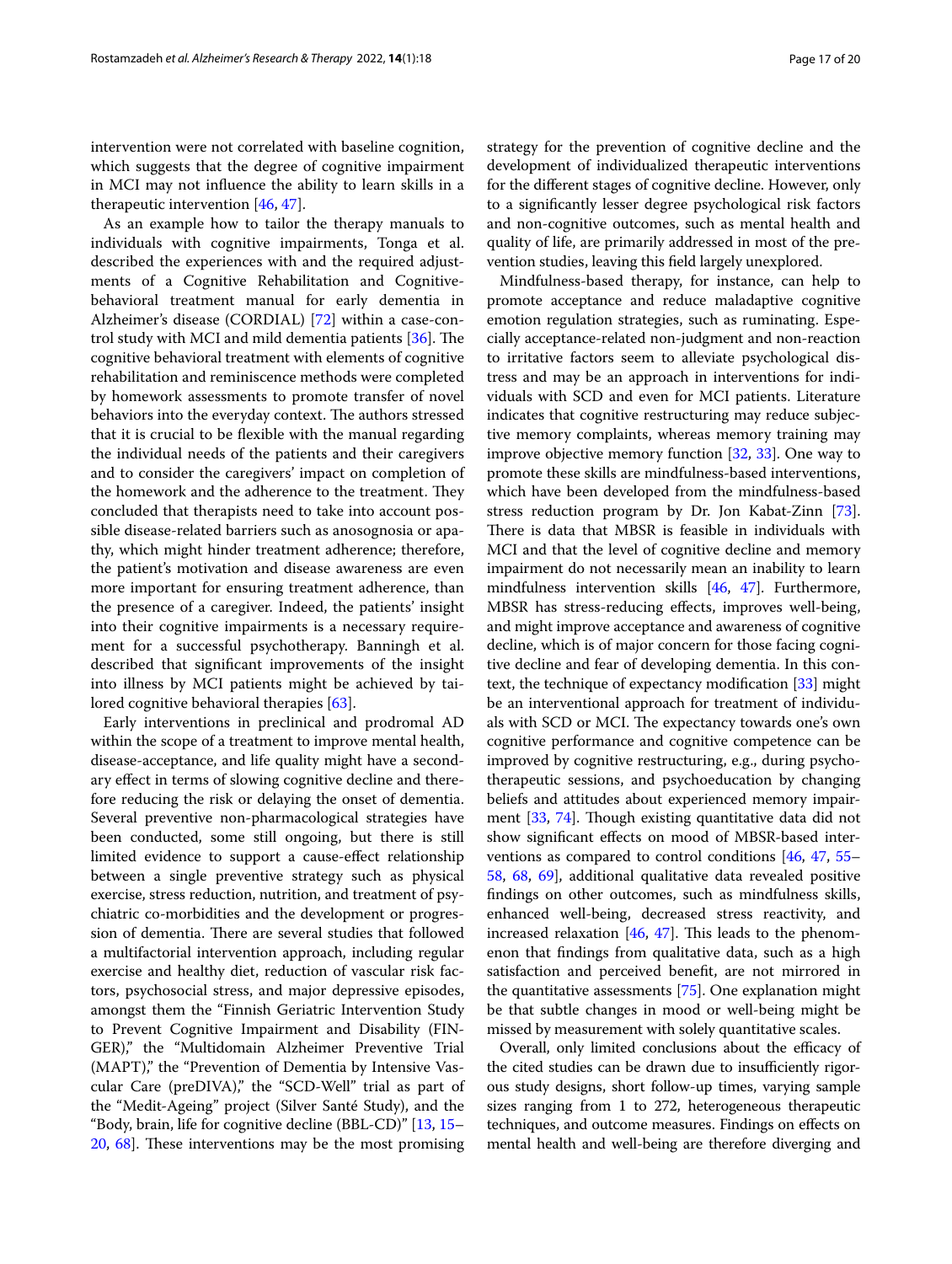comparing the efects of diferent psychotherapeutic techniques as well as psychoeducational interventions on mood and quality of life is intricate. As some research groups report likewise efects of intervention and control conditions, it remains open, if the effects are attributable to specifc types of interventions, treatment moderators, or other factors, such as participating in a study, interacting with a group, or being supported by a facilitator. Of note, in the cited papers, psychiatric comorbidities, such as depression or anxiety disorder, were exclusion criteria, and the majority of participants were not signifcantly depressed or anxious at baseline and well-being was generally rated medium to high; hence, there was little chance for the interventions to improve mood and well-being, as measured by quantitative scales. To conclude, the current literature reveals that approaches of psychotherapeutic and psychoeducational interventions are addressed in research projects and underline the feasibility of these interventions, but to date, robust data from RCT's with large sample sizes providing evidence for signifcant therapeutic efects on mental health, quality of life and well-being are rare.

Given the strong evidence for psychoeducational interventions and psychotherapy in the feld of psychiatric disorders and psychooncology, this feld should be opened up systematically for neurodegenerative disorders, such as AD. Psychoeducation provides systematic disease-specifc information, such as early recognition and management of disease symptoms, and general information, such as promotion of healthy lifestyle, improving self-management, and disease acceptance. Determinants of psychotherapy are, amongst others, resource activation, actualization of the patient's problems, motivational clarifcation, and improving problem-solving skills. In the course of demographic changes, more emphasis should be placed on psychological conditions afecting the elderly, particularly on those who sufer from subjective or objective cognitive decline and actively seek professional help, as their perceived impairments may cause psychosocial stress and are often accompanied by the fear of dementia. A more holistic approach of preventive care with a stepped psychological-based AD management program for individuals which face AD diagnosis would therefore empower them to actively cope with their diagnosis and possible prognosis, than to wait for the disease progression. Moreover, these non-pharmacological interventions are associated with less side efects and are more cost-efective than medications. A future course of action in AD would be to arise awareness for the necessity of longitudinal RCT's addressing mental health and metacognitive abilities for individuals in preclinical and prodromal stages of AD that follow a mixed-method approach, with quantitative outcome measures and complementary qualitative evaluations to gain a deeper understanding of the benefts and possible limits of the interventions.

#### **Abbreviations**

AD: Alzheimer's disease; ADL: Activities of daily living; CBT: Cognitive behavioral therapy; CORDIAL: Cognitive Rehabilitation and Cognitive-behavioral treatment for early dementia in Alzheimer disease; DEMA: Daily Enhancement of Meaningful Activity; e.g.: For example; IPT: Interpersonal psychotherapy; MBSR: Mindfulness based stress reduction; MCI: Mild cognitive impairment; MT: Mindfulness training; *n*: Number; NIA-AA: National Institute on Aging – Alzheimer's Association; NPS : Neuropsychiatric symptoms; PRISMA: Preferred reporting items of systematic review and meta-analyses; PST: Problem-solving-therapy; RCT: Randomized-controlled trial; SCD: Subjective cognitive impairment.

### **Supplementary Information**

The online version contains supplementary material available at [https://doi.](https://doi.org/10.1186/s13195-021-00956-8) [org/10.1186/s13195-021-00956-8](https://doi.org/10.1186/s13195-021-00956-8).

<span id="page-17-2"></span>**Additional fle 1.** Search strings.

#### **Acknowledgements**

Not applicable.

#### **Authors' contributions**

AR, AK, and FK conducted the literature search and were responsible for literature review and data analysis. AR was responsible for the data interpretation and writing the article. FJ contributed to the conceptualization and review of drafts of the article. The authors read and approved the fnal manuscript.

#### **Funding**

Open Access funding enabled and organized by Projekt DEAL. No funding was received for this publication.

#### **Availability of data and materials**

Not applicable.

### **Declarations**

# **Ethics approval and consent to participate**

Not applicable.

**Consent for publication**

Not applicable.

#### **Competing interests**

The authors declare that they have no competing interests.

#### **Author details**

<sup>1</sup> Department of Psychiatry and Psychotherapy, University of Cologne, Medical Faculty, 50937 Cologne, Germany. <sup>2</sup>Institute for Psychology, Rheinisch Westfälische Hochschule Aachen, Philosophical Faculty, 52056 Aachen, Germany. <sup>3</sup>German Center for Neurodegenerative Diseases (DZNE), Venusberg Campus 1, Gebäude 99, 53127 Bonn, Germany. 4 Excellence Cluster on Cellular Stress Responses in Aging-Associated Diseases (CECAD), University of Cologne, 50924 Cologne, Germany.

Received: 16 July 2021 Accepted: 23 December 2021 Published: 31 January 2022

#### **References**

- <span id="page-17-0"></span>1. World Health Organisation. The epidemiology and impact of dementia: current state and future trends. First WHO Ministerial Conference on Global Action Against Dementia [Internet]. 2015;1–4. Available from: [http://www.who.int/mental\\_health/neurology/dementia/thematic\\_](http://www.who.int/mental_health/neurology/dementia/thematic_briefs_dementia/en/) [briefs\\_dementia/en/](http://www.who.int/mental_health/neurology/dementia/thematic_briefs_dementia/en/)
- <span id="page-17-1"></span>2. Albert MS, DeKosky ST, Dickson D, Dubois B, Feldman HH, Fox NC, et al. The diagnosis of mild cognitive impairment due to Alzheimer's disease: recommendations from the National Institute on Aging-Alzheimer's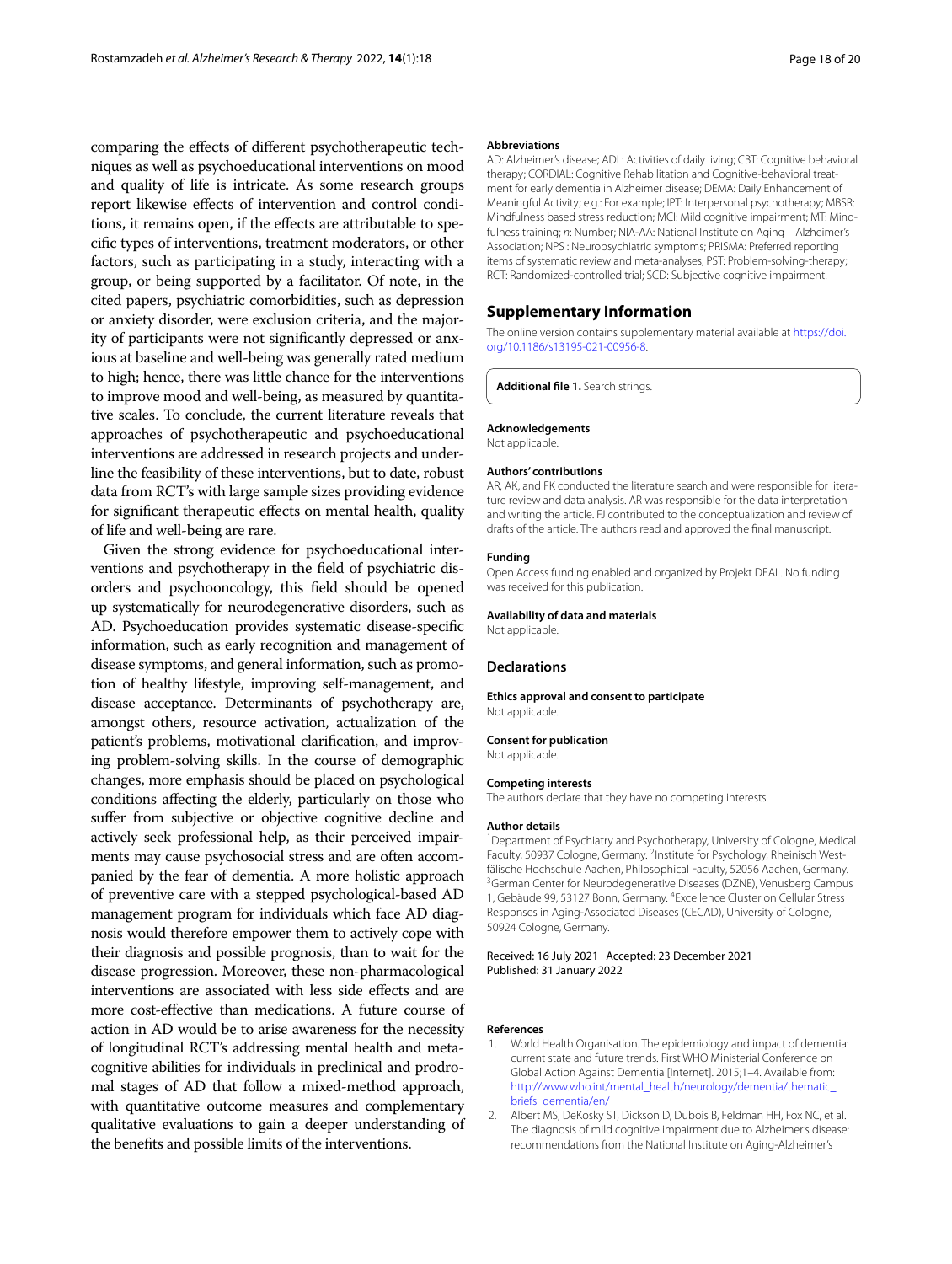Association workgroups on. Alzheimer's & … [Internet]. 2011;7:270–9. Available from: [http://www.sciencedirect.com/science/article/pii/S1552](http://www.sciencedirect.com/science/article/pii/S155252601100104X) [52601100104X](http://www.sciencedirect.com/science/article/pii/S155252601100104X)

- <span id="page-18-1"></span>3. Jessen F, Amariglio RE, Van Boxtel M, Breteler M, Ceccaldi M. Ch??telat G, et al. A conceptual framework for research on subjective cognitive decline in preclinical Alzheimer's disease. Alzheimer's Dementia. 2014;10:844–52.
- <span id="page-18-0"></span>4. Jack CR, Bennett DA, Blennow K, Carrillo MC, Dunn B, Haeberlein SB, et al. NIA-AA research framework: toward a biological defnition of alzheimer's disease. alzheimer's and dementia. elsevier inc.; 2018;14:535–62.
- <span id="page-18-2"></span>5. Wolfsgruber S, Polcher A, Koppara A, Kleineidam L, Frölich L, Peters O, et al. Cerebrospinal fuid biomarkers and clinical progression in patients with subjective cognitive decline and mild cognitive impairment. J Alzheimer's Dis. 2017;58:939–50.
- 6. Van Maurik IS, Slot RER, Verfaillie SCJ, Zwan MD, Bouwman FH, Prins ND, et al. Personalized risk for clinical progression in cognitively normal subjects - the ABIDE project. Alzheimer's Res Ther. 2019;11(1):33.
- <span id="page-18-3"></span>7. Ebenau JL, Timmers T, Wesselman LMP, Verberk IMW, Verfaillie SCJ, Slot RER, et al. ATN classifcation and clinical progression in subjective cognitive decline: The SCIENCe project. Neurology. 2020;95(1):e46–e58.
- <span id="page-18-4"></span>8. Mitchell AJ, Shiri-Feshki M. Rate of progression of mild cognitive impairment to dementia - meta-analysis of 41 robust inception cohort studies. Acta Psychiatrica Scandinavica. 2009;119:252–65.
- <span id="page-18-5"></span>9. Vos SJB, Verhey F, Fröhlich L, Kornhuber J, Wiltfang J, Maier W, et al. Prevalence and prognosis of Alzheimer's disease at the mild cognitive impairment stage. Brain. 2015;138:1327–38.
- <span id="page-18-6"></span>10. Barnes DE, Yaffe K. The projected effect of risk factor reduction on Alzheimer's disease prevalence. Lancet Neurol. 2011. 819–28.
- 11. Livingston G, Sommerlad A, Orgeta V, Costafreda SG, Huntley J, Ames D, et al. Dementia prevention, intervention, and care. Lancet. 2017. 2673–734.
- 12. Sperling RA, Rentz DM, Johnson KA, Karlawish J, Donohue M, Salmon DP, et al. The A4 study: stopping AD before symptoms begin? Sci Transl Med. 2014;6.
- <span id="page-18-7"></span>13. Ngandu T, Lehtisalo J, Solomon A, Levälahti E, Ahtiluoto S, Antikainen R, et al. A 2 year multidomain intervention of diet, exercise, cognitive training, and vascular risk monitoring versus control to prevent cognitive decline in at-risk elderly people (FINGER): a randomised controlled trial. Lancet. 2015;385:2255–63.
- <span id="page-18-8"></span>14. Norton S, Matthews FE, Barnes DE, Yaffe K, Brayne C. Potential for primary prevention of Alzheimer's disease: an analysis of population-based data. Lancet Neurol. 2014;13:788–94.
- <span id="page-18-9"></span>15. Coley N, Andrieu S. Lessons from the multidomain alzheimer preventive trial – authors' reply. Lancet Neurol. 2017. p. 586.
- 16. Hooper C, de Souto Barreto P, Coley N, Cantet C, Cesari M, Andrieu S, et al. Cognitive changes with omega-3 polyunsaturated fatty acids in non-demented older adults with low omega-3 index. J Nutrition Health Aging. 2017;21(9):988–93.
- 17. de Souto BP, Andrieu S, Rolland Y, Vellas B. Physical activity domains and cognitive function over three years in older adults with subjective memory complaints: secondary analysis from the MAPT trial. J Sci Med Sport. 2018;21(1):52–7.
- 18. Rosenberg A, Ngandu T, Rusanen M, Antikainen R, Bäckman L, Havulinna S, et al. Multidomain lifestyle intervention benefts a large elderly population at risk for cognitive decline and dementia regardless of baseline characteristics: The FINGER trial. Alzheimer's Dementia. 2018;14(3):263–70.
- 19. Richard E, Den Heuvel E Van, Moll Van Charante EP, Achthoven L, Vermeulen M, Bindels PJ, et al. Prevention of dementia by intensive vascular care (prediva): a cluster-randomized trial in progress. Alzheimer Dis Assoc Dis. 2009;23(3):198–204.
- <span id="page-18-28"></span>20. McMaster M, Kim S, Clare L, Torres SJ, D'este C, Anstey KJ. Body, brain, life for cognitive decline (BBL-CD): protocol for a multidomain dementia risk reduction randomized controlled trial for subjective cognitive decline and mild cognitive impairment. Clin Interventions Aging. 2018;13:2397–406.
- <span id="page-18-10"></span>21. Dafsari FS, Jessen F. Depression—an underrecognized target for prevention of dementia in Alzheimer's disease. Transl Psychiatry. 2020;10(1):160.
- 22. Gulpers B, Ramakers I, Hamel R, Köhler S, Oude Voshaar R, Verhey F. Anxiety as a predictor for cognitive decline and dementia: a systematic review and meta-analysis. Am J Geriatric Psychiatry. 2016;24(10):823–42.
- 23. Pietrzak RH, Lim YY, Neumeister A, Ames D, Ellis KA, Harrington K, et al. Amyloid-β, anxiety, and cognitive decline in preclinical Alzheimer disease: a multicenter, prospective cohort study. JAMA Psychiatry. 2015;72(3):284–91.
- 24. Ismail Z, Smith EE, Geda Y, Sultzer D, Brodaty H, Smith G, et al. Neuropsychiatric symptoms as early manifestations of emergent dementia: provisional diagnostic criteria for mild behavioral impairment. Alzheimer's Dementia. 2016;12:195–202.
- <span id="page-18-11"></span>25. Gulpers BJA, Oude Voshaar RC, van Boxtel MPJ, Verhey FRJ, Köhler S. Anxiety as a risk factor for cognitive decline: a 12-year follow-up cohort study. Am J Geriatric Psychiatry. 2019;27(1):42–52.
- <span id="page-18-12"></span>26. Banningh LJW, Vernooij-Dassen M, Rikkert MO, Teunisse JP. Mild cognitive impairment: coping with an uncertain label. Int J Geriatric Psychiatry. 2008;23:148–54.
- 27. Lingler JH, Nightingale MC, Erlen JA, Kane AL, Reynolds CF, Schulz R, et al. Making sense of mild cognitive impairment: a qualitive exploration of the patient's experience. Gerontologist. 2006;46(6):791–800.
- <span id="page-18-13"></span>28. Bronner K, Perneczky R, McCabe R, Kurz A, Hamann J. Which medical and social decision topics are important after early diagnosis of Alzheimer's disease from the perspectives of people with Alzheimer's disease, spouses and professionals? BMC Research Notes [Internet]. BioMed Central; 2016;9:149. Available from: [http://www.biomedcentral.](http://www.biomedcentral.com/1756-0500/9/149) [com/1756-0500/9/149](http://www.biomedcentral.com/1756-0500/9/149)
- <span id="page-18-14"></span>29. Faller H, Steinbüchel T, Schowalter M, Spertus JA, Störk S, Angermann CE. The Kansas City Cardiomyopathy Questionnaire (KCCQ) - a new disease-specifc quality of life measure for patients with chronic heart failure: Psychometric evaluation of the German version. Psychosomatik, medizinische Psychologie: Psychotherapie. 2005;55(3-4):200–8.
- <span id="page-18-15"></span>30. Rodakowski J, Saghaf E, Butters MA, Skidmore ER. Non-pharmacological interventions for adults with mild cognitive impairment and early stage dementia: an updated scoping review. Molecular Aspects Med. 2015;43-44:38–53.
- <span id="page-18-16"></span>31. Horr T, Messinger-Rapport B, Pillai JA. Systematic review of strengths and limitations of randomized controlled trials for non-pharmacological interventions in mild cognitive impairment: focus on Alzheimer's disease. Health Aging J Nutrition. 2015;19(2):141–53.
- <span id="page-18-17"></span>32. Smart CM, Karr JE, Areshenkoff CN, Rabin LA, Hudon C, Gates N, et al. Non-pharmacologic interventions for older adults with subjective cognitive decline: systematic review, meta-analysis, and preliminary recommendations. Neuropsychol Rev. 2017;27(3):245–57.
- <span id="page-18-18"></span>33. Metternich B, Kosch D, Kriston L, Härter M, Hüll M. The efects of nonpharmacological interventions on subjective memory complaints: a systematic review and meta-analysis. Psychother Psychosomatics. 2009;79(1):6–19.
- <span id="page-18-19"></span>34. The Prisma Group from Moher D, Liberati A, Tetzlaff J AD. Preferred reporting items for systematic reviews and meta analyses: the PRISMA statement. PLoS Med [Internet]. 2009;6:1–15. Available from: [www.](http://www.prisma-ststement.org) [prisma-ststement.org](http://www.prisma-ststement.org)
- <span id="page-18-20"></span>35. Petersen RC. Mild cognitive impairment as a clinical entity and treatment target. Arch Neurol. 2004;62:1160–3 discussion 1167.
- <span id="page-18-21"></span>36. Tonga JB, Karlsoeen BB, Arnevik EA, Werheid K, Korsnes MS, Ulstein ID. Challenges with manual-based multimodal psychotherapy for people with Alzheimer's disease: a case study. Am J Alzheimer's Dis Dementias. 2016;31:311–7.
- <span id="page-18-26"></span>37. Scheurich A. Schanz B. Fellgiebel A. Gruppentherapeutische frühintervention für patienten im frühstadium der Alzheimererkrankung und deren angehörige - Eine pilotstudie. PPmP Psychotherapie Psychosomatik Medizinische Psychologie: Müller MJ; 2008.
- <span id="page-18-27"></span>38. Kurz A, Pohl C, Ramsenthaler M. Sorg C. International Journal of Geriatric Psychiatry: Cognitive rehabilitation in patients with mild cognitive impairment; 2009.
- <span id="page-18-22"></span>39. Tonga JB, Šaltytė Benth J, Arnevik EA, Werheid K, Korsnes MS, Ulstein ID. Managing depressive symptoms in people with mild cognitive impairment and mild dementia with a multicomponent psychotherapy intervention: a randomized controlled trial. International Psychogeriatrics. 2021.
- <span id="page-18-23"></span>40. Jessen F, Amariglio RE, van Boxtel M, Breteler M, Ceccaldi M, Chetelat G, et al. A conceptual framework for research on subjective cognitive decline in preclinical Alzheimer's disease. Alzheimer's Dementia. United States. 2014;10:844–52.
- <span id="page-18-24"></span>41. Hawker S, Payne S, Kerr C, Hardey M, Powell J. Appraising the evidence: reviewing disparate data systematically. Qualitative Health Research. 2002;12:1284–99.
- <span id="page-18-25"></span>42. Miller MD, Reynolds CF. Expanding the usefulness of Interpersonal Psychotherapy (IPT) for depressed elders with co-morbid cognitive impairment. Int J Geriatric Psychiatry. 2007;22(2):101–5.